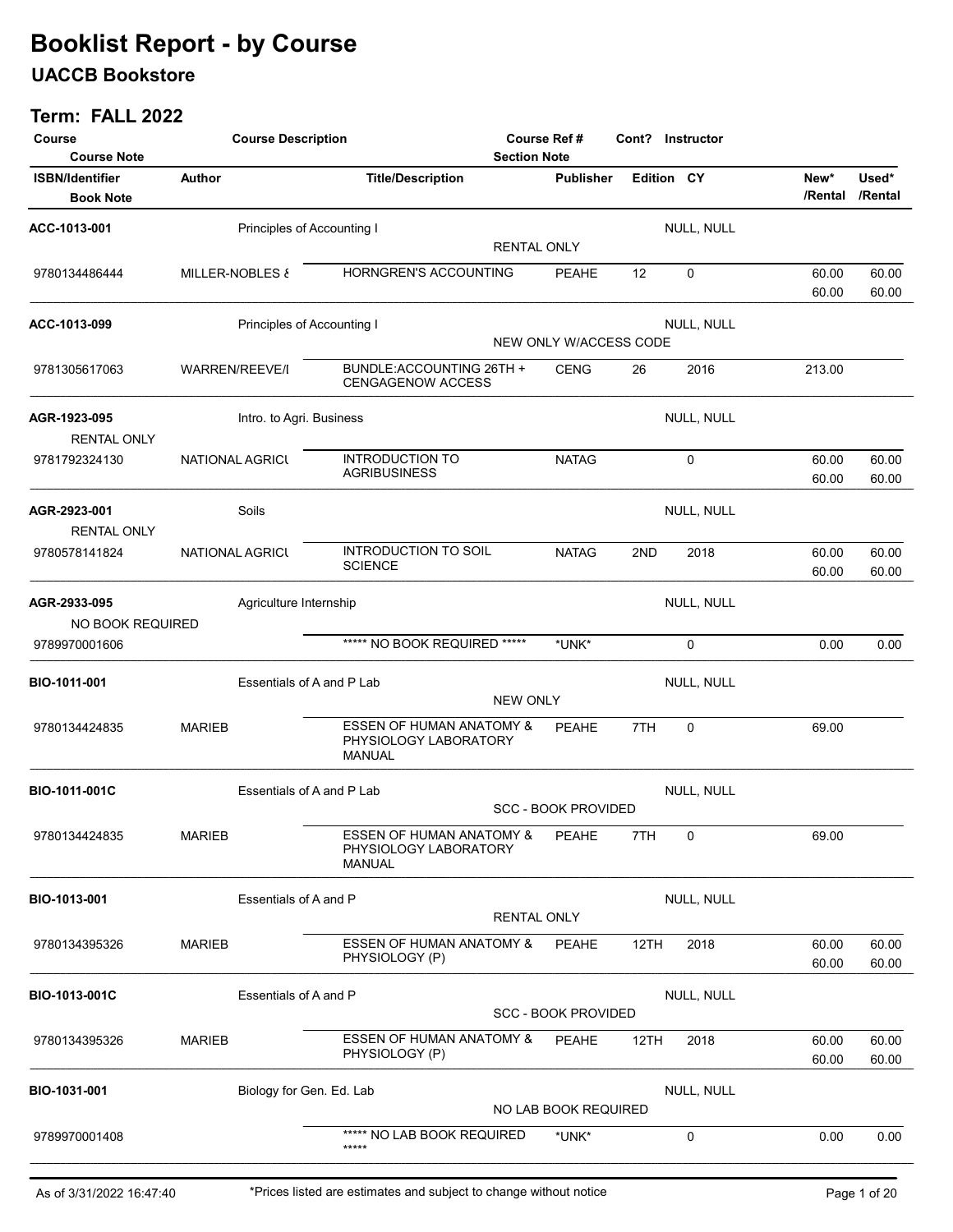### UACCB Bookstore

| Course<br><b>Course Note</b>               | <b>Course Description</b> |                                      | <b>Course Ref#</b><br><b>Section Note</b>                        |          | Cont? Instructor     |                   |            |                 |                  |
|--------------------------------------------|---------------------------|--------------------------------------|------------------------------------------------------------------|----------|----------------------|-------------------|------------|-----------------|------------------|
| <b>ISBN/Identifier</b><br><b>Book Note</b> | Author                    |                                      | <b>Title/Description</b>                                         |          | <b>Publisher</b>     | <b>Edition CY</b> |            | New*<br>/Rental | Used*<br>/Rental |
| BIO-1031-002                               |                           | Biology for Gen. Ed. Lab             |                                                                  |          |                      |                   | NULL, NULL |                 |                  |
|                                            |                           |                                      |                                                                  |          | NO LAB BOOK REQUIRED |                   |            |                 |                  |
| 9789970001408                              |                           |                                      | ***** NO LAB BOOK REQUIRED<br>$****$                             |          | *UNK*                |                   | 0          | 0.00            | 0.00             |
| BIO-1031-099                               |                           | Biology for Gen. Ed. Lab             |                                                                  | NEW ONLY |                      |                   | NULL, NULL |                 |                  |
| SP-3003-BK-03                              | HAND ON LABS              |                                      | <b>BIOLOGY LAB KIT</b>                                           |          | <b>HOL</b>           |                   | 0          | 156.00          |                  |
| BIO-1033-001<br><b>RENTAL ONLY</b>         |                           | <b>Biology for General Education</b> |                                                                  |          |                      |                   | NULL, NULL |                 |                  |
| 9781307714838                              | <b>CUSTOM-UACCB</b>       |                                      | <b>BIOLOGY FOR GENERAL</b><br><b>EDUCATION</b>                   |          | <b>MCG</b>           | 1st               | 2021       | 60.00<br>60.00  | 60.00<br>60.00   |
| BIO-1033-099<br><b>RENTAL ONLY</b>         |                           | <b>Biology for General Education</b> |                                                                  |          |                      |                   | NULL, NULL |                 |                  |
| 9780073525525                              | <b>MADER</b>              |                                      | <b>INQUIRY INTO LIFE</b>                                         |          | <b>MCG</b>           | 14TH              | 2014       | 60.00<br>60.00  | 60.00<br>60.00   |
| BIO-1101-001<br>NO LAB BOOK REQUIRED       |                           | Biology for Majors Lab               |                                                                  |          |                      |                   | NULL, NULL |                 |                  |
| 9789970001408                              |                           |                                      | ***** NO LAB BOOK REQUIRED<br>*****                              |          | *UNK*                |                   | 0          | 0.00            | 0.00             |
| BIO-1103-001<br><b>RENTAL ONLY</b>         |                           | <b>Biology for Majors</b>            |                                                                  |          |                      |                   | NULL, NULL |                 |                  |
| 9781307714821                              | <b>CUSTOM-UACCB</b>       |                                      | <b>BIOLOGY FOR MAJORS</b>                                        |          | <b>MCG</b>           | 1st               | 2021       | 60.00<br>60.00  | 60.00<br>60.00   |
| BIO-2001-001<br><b>NEW ONLY</b>            |                           | Anatomy and Physiology I Lab         |                                                                  |          |                      |                   | NULL, NULL |                 |                  |
| 9780134806358                              | <b>MARIEB</b>             |                                      | HUMAN ANATOMY &<br>PHYSIOLOGY LAB MAN MAIN<br><b>VERSION (P)</b> |          | <b>PEAHE</b>         | 12TH              | 2019       | 150.00          |                  |
| BIO-2001-002<br><b>NEW ONLY</b>            |                           | Anatomy and Physiology I Lab         |                                                                  |          |                      |                   | NULL, NULL |                 |                  |
| 9780134806358                              | <b>MARIEB</b>             |                                      | HUMAN ANATOMY &<br>PHYSIOLOGY LAB MAN MAIN<br><b>VERSION (P)</b> |          | <b>PEAHE</b>         | 12TH              | 2019       | 150.00          |                  |
| BIO-2003-001<br><b>RENTAL ONLY</b>         |                           | Anatomy and Physiology I             |                                                                  |          |                      |                   | NULL, NULL |                 |                  |
| 9780321927040                              | <b>MARIEB</b>             |                                      | HUMAN ANATOMY &<br>PHYSIOLOGY (TEXT ONLY)                        |          | <b>PEAHE</b>         | 10TH              | 2016       | 60.00<br>60.00  | 60.00<br>60.00   |
| BIO-2011-001<br><b>NEW ONLY</b>            |                           | Anatomy and Physiology II Lab        |                                                                  |          |                      |                   | NULL, NULL |                 |                  |
| 9780134806358                              | <b>MARIEB</b>             |                                      | HUMAN ANATOMY &<br>PHYSIOLOGY LAB MAN MAIN<br><b>VERSION (P)</b> |          | PEAHE                | 12TH              | 2019       | 150.00          |                  |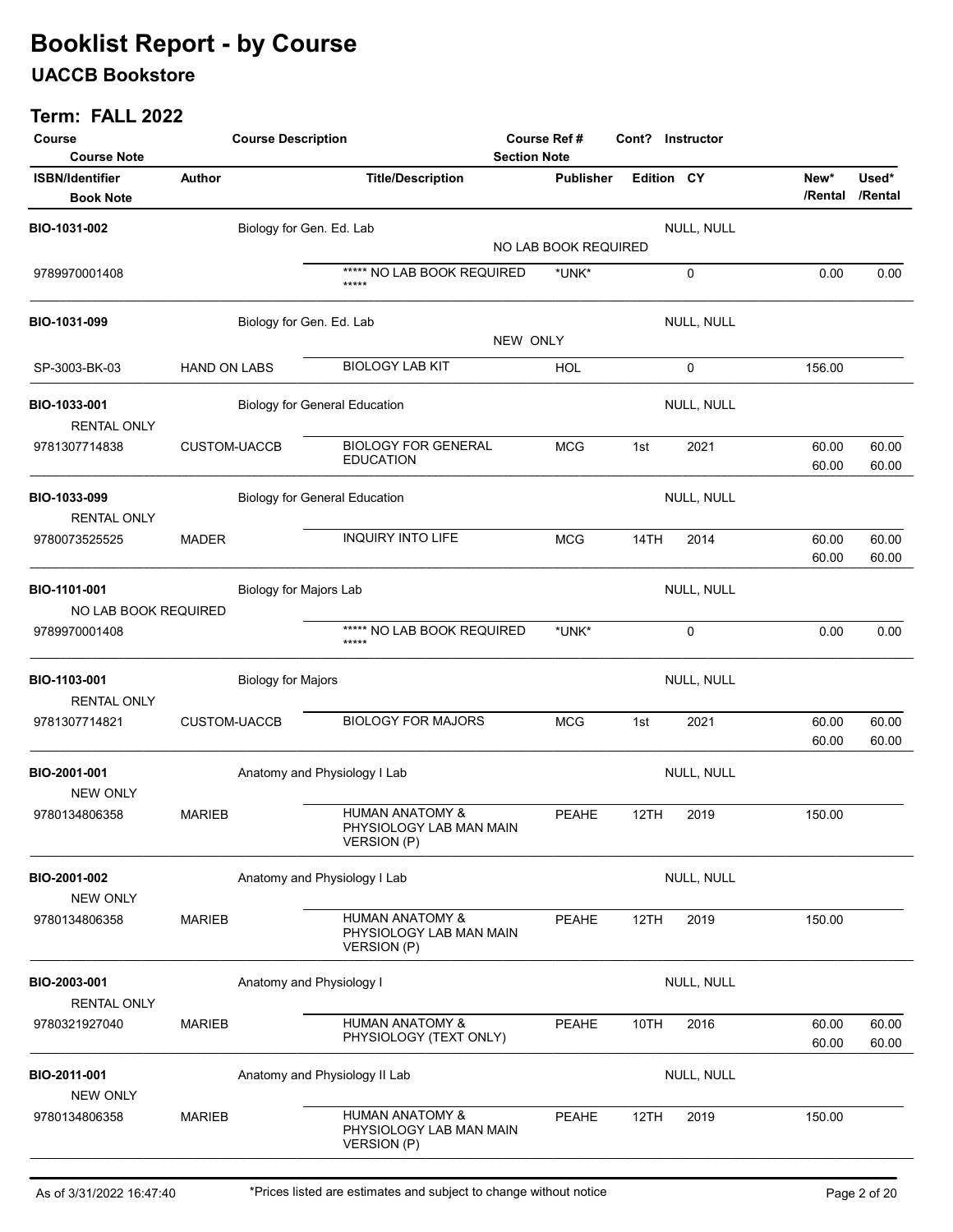### UACCB Bookstore

| Course<br><b>Course Note</b>               |                 | <b>Course Description</b>      |                                                                             |                    | Course Ref #<br>Cont? Instructor<br><b>Section Note</b> |             |                 |                  |
|--------------------------------------------|-----------------|--------------------------------|-----------------------------------------------------------------------------|--------------------|---------------------------------------------------------|-------------|-----------------|------------------|
| <b>ISBN/Identifier</b><br><b>Book Note</b> | Author          |                                | <b>Title/Description</b>                                                    | <b>Publisher</b>   | Edition CY                                              |             | New*<br>/Rental | Used*<br>/Rental |
| BIO-2013-001<br><b>RENTAL ONLY</b>         |                 | Anatomy and Physiology II      |                                                                             |                    |                                                         | NULL, NULL  |                 |                  |
| 9780321927040                              | <b>MARIEB</b>   |                                | <b>HUMAN ANATOMY &amp;</b><br>PHYSIOLOGY (TEXT ONLY)                        | <b>PEAHE</b>       | 10TH                                                    | 2016        | 60.00<br>60.00  | 60.00<br>60.00   |
| BIO-2201-001<br><b>NEW ONLY</b>            |                 | Microbiology Laboratory        |                                                                             |                    |                                                         | NULL, NULL  |                 |                  |
| 9781260258981                              | <b>BROWN</b>    |                                | <b>BENSON'S MICROBIOLOGICAL</b><br>APPLICATIONS LABORATORY<br><b>MANUAL</b> | <b>MCG</b>         | 15th                                                    | 0           | 82.00           |                  |
| BIO-2201-002<br><b>NEW ONLY</b>            |                 | Microbiology Laboratory        |                                                                             |                    |                                                         | NULL, NULL  |                 |                  |
| 9781260258981                              | <b>BROWN</b>    |                                | <b>BENSON'S MICROBIOLOGICAL</b><br>APPLICATIONS LABORATORY<br><b>MANUAL</b> | <b>MCG</b>         | 15th                                                    | $\mathbf 0$ | 82.00           |                  |
| BIO-2203-095<br>NO BOOK REQUIRED           |                 | Microbiology                   |                                                                             |                    |                                                         | NULL, NULL  |                 |                  |
| 9789970001606                              |                 |                                | ***** NO BOOK REQUIRED *****                                                | *UNK*              |                                                         | 0           | 0.00            | 0.00             |
| <b>BUS-1013-099</b><br>NO BOOK REQUIRED    |                 | Introduction to Business       |                                                                             |                    |                                                         | NULL, NULL  |                 |                  |
| 9789970001606                              |                 |                                | ***** NO BOOK REQUIRED *****                                                | *UNK*              |                                                         | 0           | 0.00            | 0.00             |
| <b>BUS-1023-099</b><br><b>RENTAL ONLY</b>  |                 | <b>Business Communications</b> |                                                                             |                    |                                                         | NULL, NULL  |                 |                  |
| 9781285858913                              | <b>GUFFEY</b>   |                                | <b>ESSENTIALS OF BUSINESS</b><br><b>COMMUNICATION W/ACCESS</b><br>CARD      | <b>CENG</b>        | 10                                                      | 2016        | 60.00<br>60.00  | 60.00<br>60.00   |
| <b>BUS-2013-095</b><br>NO BOOK REQUIRED    |                 | Principles of Management       |                                                                             |                    |                                                         | NULL, NULL  |                 |                  |
| 9789970001606                              |                 |                                | ***** NO BOOK REQUIRED *****                                                | *UNK*              |                                                         | 0           | 0.00            | 0.00             |
| BUS-2033-099<br><b>RENTAL ONLY</b>         |                 |                                | Legal Environment of Business                                               |                    |                                                         | NULL, NULL  |                 |                  |
| 9781133587613                              | <b>ASHCROFT</b> |                                | LAW FOR BUSINESS (P)                                                        | <b>CENG</b>        | 18TH                                                    | 2014        | 60.00<br>60.00  | 60.00<br>60.00   |
| BUS-2043-001<br><b>RENTAL ONLY</b>         |                 |                                | Human Resource Management                                                   |                    |                                                         | NULL, NULL  |                 |                  |
| 9780357048191                              | <b>DENISI</b>   |                                | HR 5 (W/OUT ACCESS CARD)                                                    | <b>CENG</b>        |                                                         | 2020        | 60.00<br>60.00  | 60.00<br>60.00   |
| BUS-2053-001                               |                 | <b>Statistics</b>              |                                                                             | <b>RENTAL ONLY</b> |                                                         | NULL, NULL  |                 |                  |
| 9780321755957                              | <b>MCCLAVE</b>  |                                | FIRST COURSE IN STATISTICS<br>$(W/CD)$ $(P)$                                | PEAHE              | 11TH                                                    | 2013        | 60.00<br>60.00  | 60.00<br>60.00   |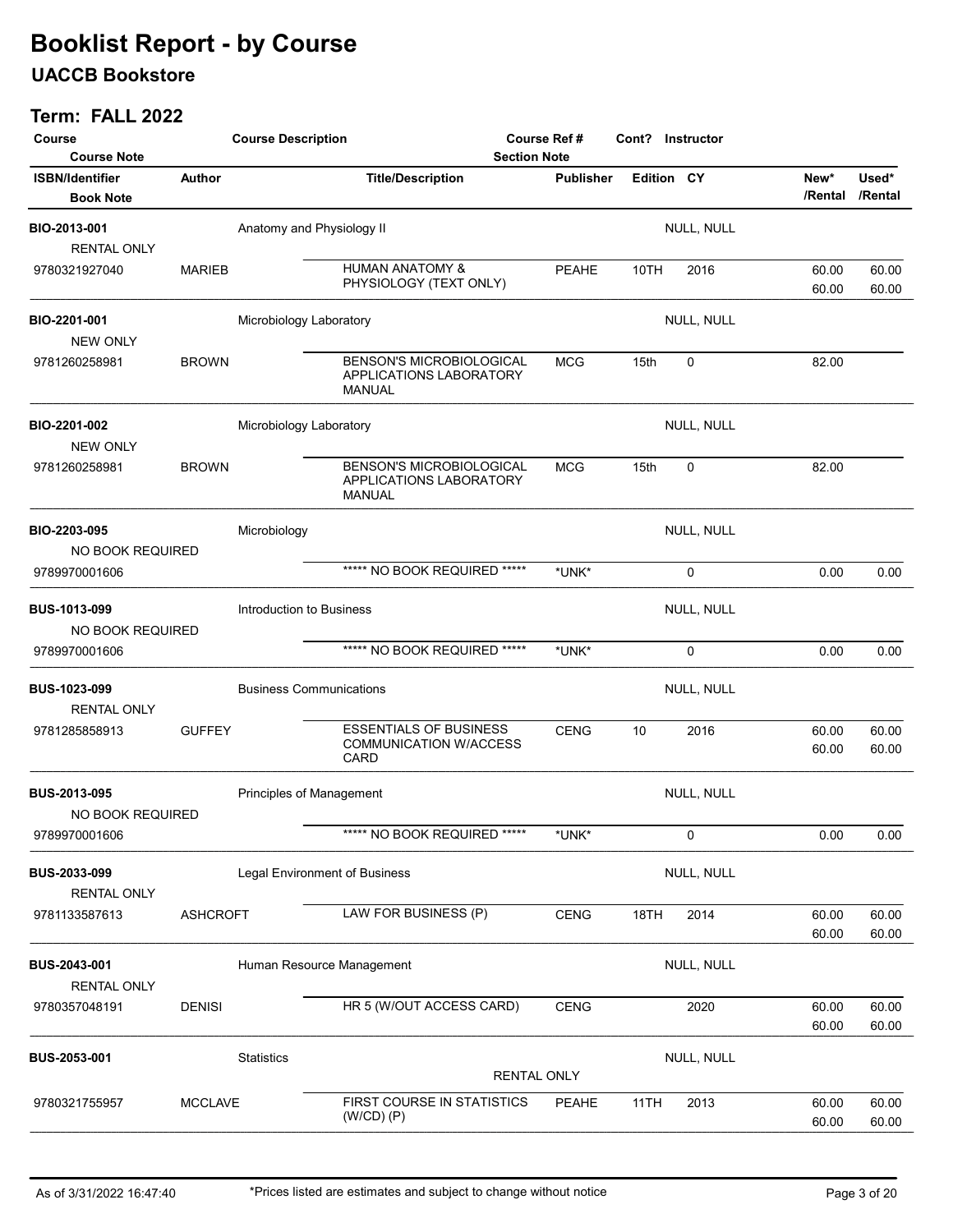### UACCB Bookstore

| Course<br><b>Course Note</b>               | <b>Course Description</b>             |                       |                                                                             | Course Ref #<br><b>Section Note</b> |                                  | Cont? Instructor |                                                        |                |                          |
|--------------------------------------------|---------------------------------------|-----------------------|-----------------------------------------------------------------------------|-------------------------------------|----------------------------------|------------------|--------------------------------------------------------|----------------|--------------------------|
| <b>ISBN/Identifier</b><br><b>Book Note</b> | <b>Author</b>                         |                       | <b>Title/Description</b>                                                    |                                     | <b>Publisher</b>                 | Edition CY       |                                                        | New*           | Used*<br>/Rental /Rental |
| <b>BUS-2253-001</b><br><b>RENTAL ONLY</b>  |                                       | Principles of Finance |                                                                             |                                     |                                  |                  | NULL, NULL                                             |                |                          |
| 9780134730417                              | <b>BROOKS</b>                         |                       | FINANCIAL MANAGEMENT: CORE PEAHE<br>CONCEPTS (W/18 CARDS)                   |                                     |                                  | 4                | 2019                                                   | 60.00<br>60.00 | 60.00<br>60.00           |
| <b>BUS-2653-095</b><br>NO BOOK REQUIRED    |                                       | Internship            |                                                                             |                                     |                                  |                  | NULL, NULL                                             |                |                          |
| 9789970001606                              |                                       |                       | ***** NO BOOK REQUIRED *****                                                |                                     | *UNK*                            |                  | 0                                                      | 0.00           | 0.00                     |
| CHM-1101-001                               |                                       |                       | College Chemistry I Lab                                                     |                                     |                                  |                  | NULL, NULL<br>ACCESS CODE COMBINED WITH CHEM I LECTURE |                |                          |
|                                            |                                       |                       | ***No information regarding course<br>materials is available.***            |                                     |                                  |                  | 0                                                      |                |                          |
| CHM-1101-002                               |                                       |                       | College Chemistry I Lab                                                     |                                     |                                  |                  | NULL, NULL<br>ACCESS CODE COMBINED WITH CHEM I LECTURE |                |                          |
|                                            |                                       |                       | ***No information regarding course<br>materials is available.***            |                                     |                                  |                  | 0                                                      |                |                          |
| CHM-1103-001                               |                                       | College Chemistry I   |                                                                             |                                     | NEW ONLY / ACCESS CODE           |                  | NULL, NULL                                             |                |                          |
| CHEM I BUNDLE                              |                                       | CHEM 101 / LABFL      | CHEMISTRY I LECTURE/LAB                                                     |                                     | 101EDU                           |                  | 0                                                      | 80.00          |                          |
| CIS-1003-001C<br>NO BOOK REQUIRED          |                                       |                       | Introduction to Computers                                                   | <b>SCC</b>                          |                                  |                  | NULL, NULL                                             |                |                          |
| 9789970001606                              |                                       |                       | ***** NO BOOK REQUIRED *****                                                |                                     | *UNK*                            |                  | 0                                                      | 0.00           | 0.00                     |
| <b>CIS-1003-095</b><br>NO BOOK REQUIRED    |                                       |                       | Introduction to Computers                                                   |                                     |                                  |                  | NULL, NULL                                             |                |                          |
| 9789970001606                              |                                       |                       | ***** NO BOOK REQUIRED *****                                                |                                     | *UNK*                            |                  | 0                                                      | 0.00           | 0.00                     |
| CIS-1053-001                               |                                       |                       | <b>Computer Software Applications</b>                                       | <b>RENTAL ONLY</b>                  |                                  |                  | NULL, NULL                                             |                |                          |
| 9780357026434                              | FREUND/MONK                           |                       | SHELLY CASHMAN SERIES<br>MICROSOFT OFFICE 365 &<br>OFFICE 2019 INTRODUCTORY |                                     | <b>CENG</b>                      | 1ST              | 2019                                                   | 60.00<br>60.00 | 60.00<br>60.00           |
| CIS-1053-001C                              |                                       |                       | <b>Computer Software Applications</b>                                       |                                     | <b>SCC - BOOK PROVIDED</b>       |                  | NULL, NULL                                             |                |                          |
| 9780357026434                              | FREUND/MONK                           |                       | SHELLY CASHMAN SERIES<br>MICROSOFT OFFICE 365 &<br>OFFICE 2019 INTRODUCTORY |                                     | <b>CENG</b>                      | 1ST              | 2019                                                   | 60.00<br>60.00 | 60.00<br>60.00           |
| CIS-1053-095                               | <b>Computer Software Applications</b> |                       |                                                                             |                                     | NULL, NULL<br><b>RENTAL ONLY</b> |                  |                                                        |                |                          |
| 9780357026434                              | FREUND/MONK                           |                       | SHELLY CASHMAN SERIES<br>MICROSOFT OFFICE 365 &<br>OFFICE 2019 INTRODUCTORY |                                     | <b>CENG</b>                      | 1ST              | 2019                                                   | 60.00<br>60.00 | 60.00<br>60.00           |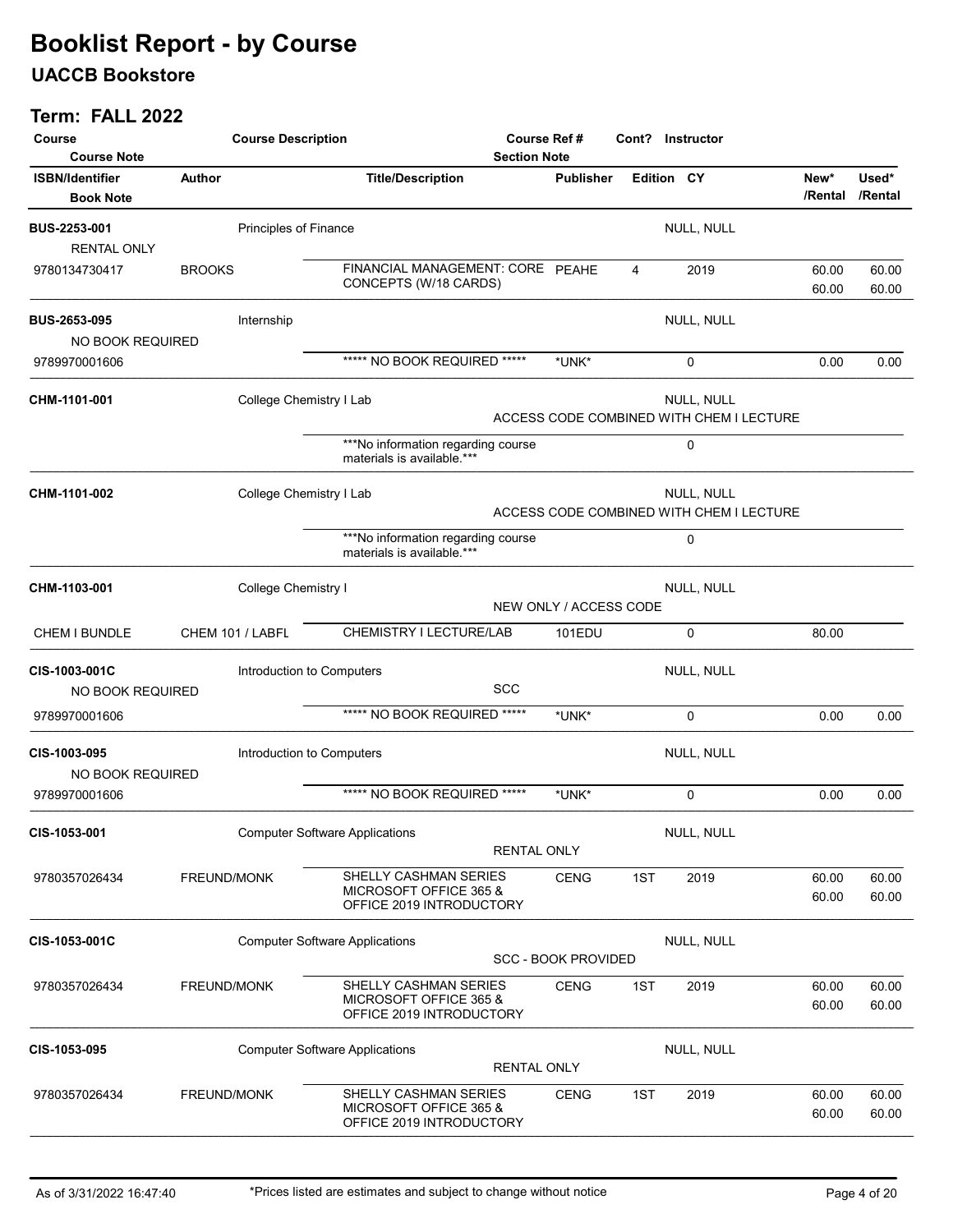### UACCB Bookstore

| Course<br><b>Course Note</b>               |               | <b>Course Description</b><br><b>Course Ref#</b><br>Cont? Instructor<br><b>Section Note</b> |            |                  |            |            |                 |                  |
|--------------------------------------------|---------------|--------------------------------------------------------------------------------------------|------------|------------------|------------|------------|-----------------|------------------|
| <b>ISBN/Identifier</b><br><b>Book Note</b> | <b>Author</b> | <b>Title/Description</b>                                                                   |            | <b>Publisher</b> | Edition CY |            | New*<br>/Rental | Used*<br>/Rental |
| CIS-1102-001C                              |               | Survey of Technology                                                                       |            |                  |            | NULL, NULL |                 |                  |
| NO BOOK REQUIRED                           |               |                                                                                            | <b>SCC</b> |                  |            |            |                 |                  |
| 9789970001606                              |               | ***** NO BOOK REQUIRED *****                                                               |            | *UNK*            |            | 0          | 0.00            | 0.00             |
| CIS-1102-095<br>NO BOOK REQUIRED           |               | Survey of Technology                                                                       |            |                  |            | NULL, NULL |                 |                  |
| 9789970001606                              |               | ***** NO BOOK REQUIRED *****                                                               |            | *UNK*            |            | 0          | 0.00            | 0.00             |
| CIS-1901-001C<br>NO BOOK REQUIRED          |               | Making Connect Comp Tech                                                                   | <b>SCC</b> |                  |            | NULL, NULL |                 |                  |
| 9789970001606                              |               | ***** NO BOOK REQUIRED *****                                                               |            | *UNK*            |            | 0          | 0.00            | 0.00             |
| CIS-1901-095<br>NO BOOK REQUIRED           |               | Making Connect Comp Tech                                                                   |            |                  |            | NULL, NULL |                 |                  |
| 9789970001606                              |               | ***** NO BOOK REQUIRED *****                                                               |            | *UNK*            |            | 0          | 0.00            | 0.00             |
| CIS-2153-001C                              |               | Fundamentals of Programming                                                                | <b>SCC</b> |                  |            | NULL, NULL |                 |                  |
| 9789970001606                              |               | ***** NO BOOK REQUIRED *****                                                               |            | *UNK*            |            | 0          | 0.00            | 0.00             |
| CIS-2153-095                               |               | Fundamentals of Programming                                                                |            |                  |            | NULL, NULL |                 |                  |
| 9789970001606                              |               | ***** NO BOOK REQUIRED *****                                                               |            | *UNK*            |            | 0          | 0.00            | 0.00             |
| CIS-2253-095<br>NO BOOK REQUIRED           |               | Fund of Web Development                                                                    |            |                  |            | NULL, NULL |                 |                  |
| 9789970001606                              |               | ***** NO BOOK REQUIRED *****                                                               |            | *UNK*            |            | 0          | 0.00            | 0.00             |
| CIS-2503-095<br>NO BOOK REQUIRED           |               | Fund of Networking                                                                         |            |                  |            | NULL, NULL |                 |                  |
| 9789970001606                              |               | ***** NO BOOK REQUIRED *****                                                               |            | *UNK*            |            | 0          | 0.00            | 0.00             |
| CIS-2603-001C                              |               | JavaScript Fundamentals                                                                    | SCC        |                  |            | NULL, NULL |                 |                  |
| 9789970001606                              |               | ***** NO BOOK REQUIRED *****                                                               |            | *UNK*            |            | 0          | 0.00            | 0.00             |
| CIS-2603-095                               |               | JavaScript Fundamentals                                                                    |            |                  |            | NULL, NULL |                 |                  |
| 9789970001606                              |               | ***** NO BOOK REQUIRED *****                                                               |            | *UNK*            |            | 0          | 0.00            | 0.00             |
| CIS-2803-095<br>NO BOOK REQUIRED           |               | Survey of Programming Language                                                             |            |                  |            | NULL, NULL |                 |                  |
| 9789970001606                              |               | ***** NO BOOK REQUIRED *****                                                               |            | *UNK*            |            | 0          | 0.00            | 0.00             |
| COL-1001-001<br>NO BOOK REQUIRED           |               | <b>Foundations Personal Finance</b>                                                        |            |                  |            | NULL, NULL |                 |                  |
| 9789970001606                              |               | ***** NO BOOK REQUIRED *****                                                               |            | *UNK*            |            | 0          | 0.00            | 0.00             |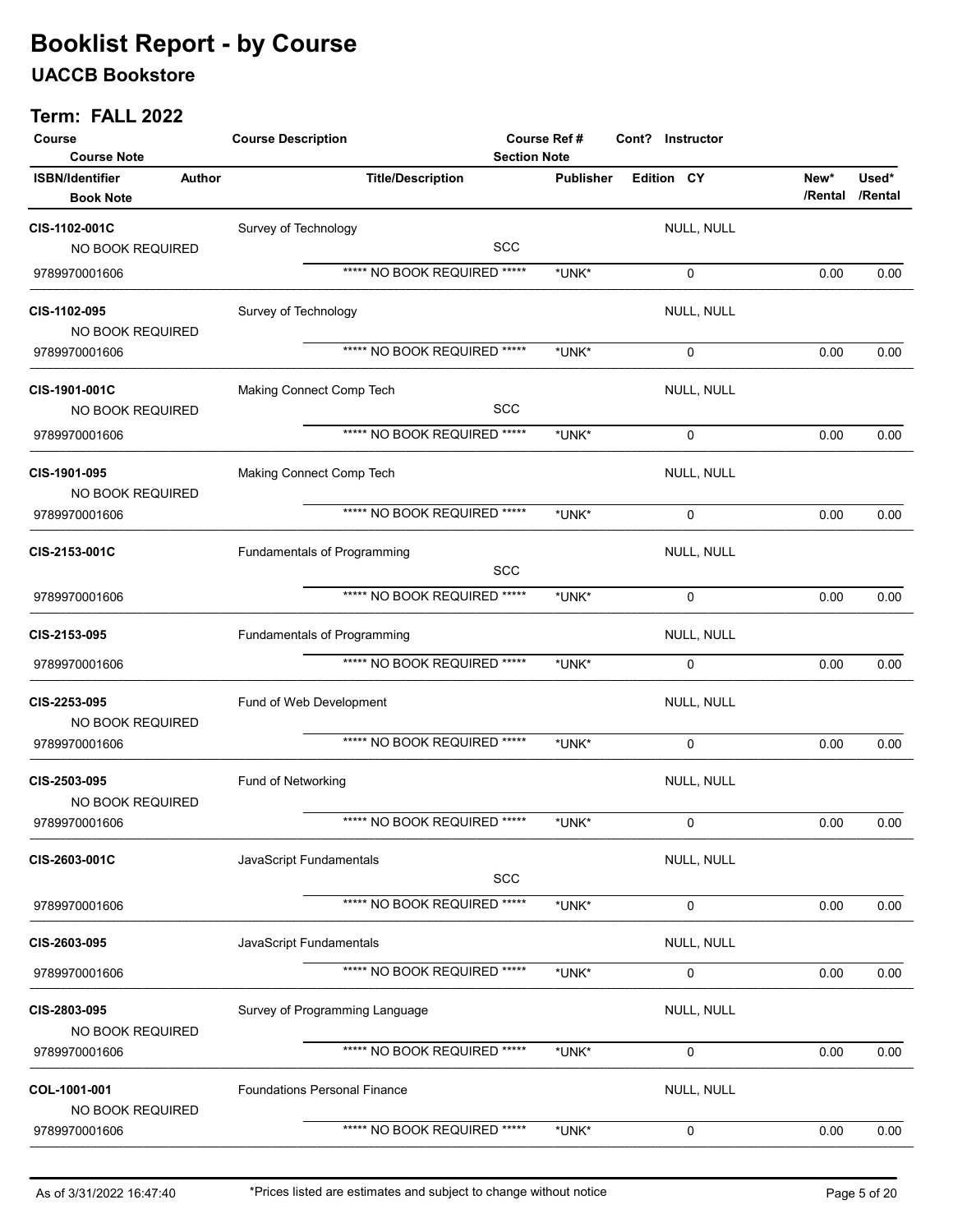### UACCB Bookstore

| Course<br><b>Course Note</b>               |               | <b>Course Description</b>             |                                                       | <b>Section Note</b> | <b>Course Ref#</b>     | Cont? Instructor |            |                 |                  |
|--------------------------------------------|---------------|---------------------------------------|-------------------------------------------------------|---------------------|------------------------|------------------|------------|-----------------|------------------|
| <b>ISBN/Identifier</b><br><b>Book Note</b> | Author        |                                       | <b>Title/Description</b>                              |                     | <b>Publisher</b>       | Edition CY       |            | New*<br>/Rental | Used*<br>/Rental |
| COL-1001-002<br>NO BOOK REQUIRED           |               | <b>Foundations Personal Finance</b>   |                                                       |                     |                        |                  | NULL, NULL |                 |                  |
| 9789970001606                              |               |                                       | ***** NO BOOK REQUIRED *****                          |                     | *UNK*                  |                  | 0          | 0.00            | 0.00             |
| COL-1001-003<br>NO BOOK REQUIRED           |               | <b>Foundations Personal Finance</b>   |                                                       |                     |                        |                  | NULL, NULL |                 |                  |
| 9789970001606                              |               |                                       | ***** NO BOOK REQUIRED *****                          |                     | *UNK*                  |                  | 0          | 0.00            | 0.00             |
| COL-1001-095<br>NO BOOK REQUIRED           |               | <b>Foundations Personal Finance</b>   |                                                       |                     |                        |                  | NULL, NULL |                 |                  |
| 9789970001606                              |               |                                       | ***** NO BOOK REQUIRED *****                          |                     | *UNK*                  |                  | 0          | 0.00            | 0.00             |
| COL-1003-001                               |               | <b>Strategies for College Success</b> |                                                       |                     | NO BOOK REQUIRED       |                  | NULL, NULL |                 |                  |
| 9789970001606                              |               |                                       | ***** NO BOOK REQUIRED *****                          |                     | *UNK*                  |                  | 0          | 0.00            | 0.00             |
| COL-1003-002                               |               | <b>Strategies for College Success</b> |                                                       |                     | NO BOOK REQUIRED       |                  | NULL, NULL |                 |                  |
| 9789970001606                              |               |                                       | ***** NO BOOK REQUIRED *****                          |                     | *UNK*                  |                  | 0          | 0.00            | 0.00             |
| COL-1003-003                               |               | <b>Strategies for College Success</b> |                                                       |                     | NO BOOK REQURIED       |                  | NULL, NULL |                 |                  |
| 9789970001606                              |               |                                       | ***** NO BOOK REQUIRED *****                          |                     | *UNK*                  |                  | 0          | 0.00            | 0.00             |
| COL-1003-095                               |               | <b>Strategies for College Success</b> |                                                       |                     | NEW ONLY / ACCESS CODE |                  | NULL, NULL |                 |                  |
| 9781734400960                              |               | <b>HUMAN ESOURCE</b>                  | <b>COLLEGESCOPE CUSTOM</b><br>EDITION ACCESS CODE     |                     | <b>HUMAN</b>           |                  | 0          | 60.00           |                  |
| COS-1118-001<br><b>NEW ONLY</b>            |               | Cosmetology I                         |                                                       |                     |                        |                  | NULL, NULL |                 |                  |
| 9781285769417                              | <b>MILADY</b> |                                       | MILADY STANDARD<br>COSMETOLOGY 2016 (W/OUT<br>ACCESS) |                     | <b>CENG</b>            |                  | 2016       | 148.00          |                  |
| COS-1118-002<br><b>NEW ONLY</b>            |               | Cosmetology I                         |                                                       |                     |                        |                  | NULL, NULL |                 |                  |
| 9781285769417                              | <b>MILADY</b> |                                       | MILADY STANDARD<br>COSMETOLOGY 2016 (W/OUT<br>ACCESS) |                     | <b>CENG</b>            |                  | 2016       | 148.00          |                  |
| COS-1118-003<br><b>NEW ONLY</b>            |               | Cosmetology I                         |                                                       |                     |                        |                  | NULL, NULL |                 |                  |
| 9781285769417                              | <b>MILADY</b> |                                       | MILADY STANDARD<br>COSMETOLOGY 2016 (W/OUT<br>ACCESS) |                     | <b>CENG</b>            |                  | 2016       | 148.00          |                  |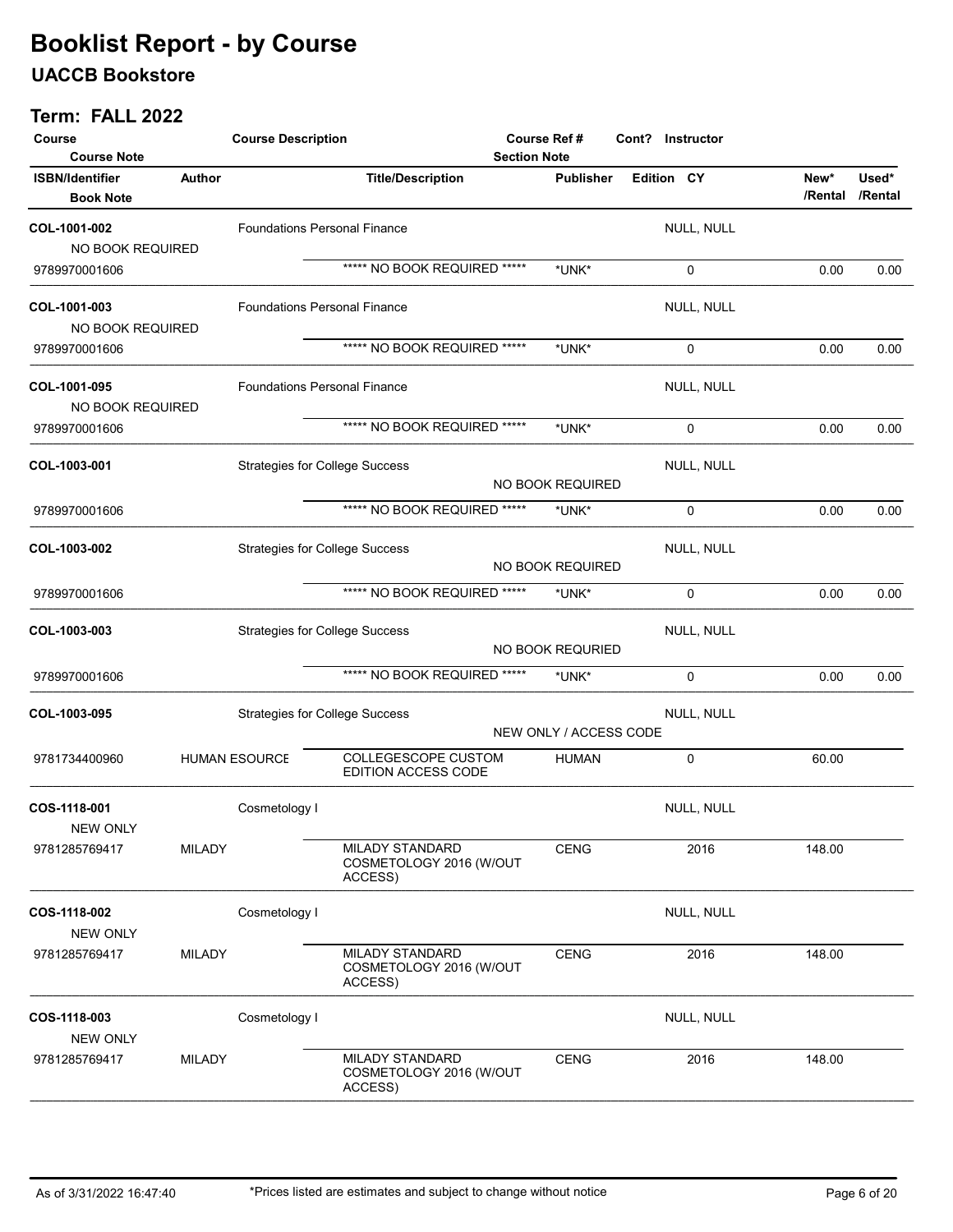### UACCB Bookstore

| Course<br><b>Course Note</b>               | <b>Course Description</b>     |                                                                         | Course Ref #<br>Cont? Instructor<br><b>Section Note</b>                                   |            |                                                               |                 |                  |  |
|--------------------------------------------|-------------------------------|-------------------------------------------------------------------------|-------------------------------------------------------------------------------------------|------------|---------------------------------------------------------------|-----------------|------------------|--|
| <b>ISBN/Identifier</b><br><b>Book Note</b> | Author                        | <b>Title/Description</b>                                                | <b>Publisher</b>                                                                          | Edition CY |                                                               | New*<br>/Rental | Used*<br>/Rental |  |
| <b>CRJ-1103-001</b><br>NO BOOK REQUIRED    | Intro, to Criminal Justice    |                                                                         |                                                                                           |            | NULL, NULL                                                    |                 |                  |  |
| 9789970001606                              |                               | ***** NO BOOK REQUIRED *****                                            | *UNK*                                                                                     |            | 0                                                             | 0.00            | 0.00             |  |
| <b>CRJ-2503-001</b><br><b>RENTAL ONLY</b>  | <b>Legal Writing</b>          |                                                                         |                                                                                           |            | NULL, NULL                                                    |                 |                  |  |
| 9781470164454                              | <b>REYNOLDS</b>               | <b>CRIMINAL JUSTICE REPORT</b><br>WRITING (P)                           | <b>BKSRG</b>                                                                              |            | 0                                                             | 60.00<br>60.00  | 60.00<br>60.00   |  |
| <b>CST-1016-001C</b><br>NO BOOK REQUIRED   | Masonry I                     | <b>SCC</b>                                                              |                                                                                           |            | NULL, NULL                                                    |                 |                  |  |
| 9789970001606                              |                               | ***** NO BOOK REQUIRED *****                                            | *UNK*                                                                                     |            | 0                                                             | 0.00            | 0.00             |  |
| ECE-1003-095<br><b>RENTAL ONLY</b>         | Found. of Early Childhood Ed. |                                                                         |                                                                                           |            | NULL, NULL                                                    |                 |                  |  |
| 9781133936961                              | <b>GORDON</b>                 | <b>BEGINNINGS &amp; BEYOND</b>                                          | <b>CENG</b>                                                                               | 9TH        | 2014                                                          | 60.00<br>60.00  | 60.00<br>60.00   |  |
| ECE-1103-001<br><b>RENTAL ONLY</b>         |                               | Child Growth and Development                                            |                                                                                           |            | NULL, NULL                                                    |                 |                  |  |
| 9781133586692                              | <b>CHARLESWORTH</b>           | UNDERSTANDING CHILD<br>DEVELOPMENT (W/OUT ACCESS<br>CODE) (P)           | <b>CENG</b>                                                                               | 9TH        | 2014                                                          | 60.00<br>60.00  | 60.00<br>60.00   |  |
| ECE-1203-001                               |                               | Environment for Young Children<br><b>PRESCHOOL</b>                      |                                                                                           |            | NULL, NULL<br>TEXT-RENTAL / CDA-NEW, EITHER INFANT/TODDLER OR |                 |                  |  |
| 9780988965010                              | <b>COEAR</b>                  | INFANT TODDLER CDA 2.0 (P)                                              | <b>COEAR</b>                                                                              |            | 2013                                                          | 37.00           |                  |  |
| 9780988965003                              | <b>COUNCIL FOR PR</b>         | PRESCHOOL CDA 2.0<br><b>COMPETENCY</b>                                  | <b>COEAR</b>                                                                              |            | 2013                                                          | 37.00           |                  |  |
| 9781133602774                              | <b>GESTWICKI</b>              | <b>DEVELOPMENTALLY</b><br>APPROPRIATE PRACTICE (P)                      | <b>CENG</b>                                                                               | 5TH        | 2014                                                          | 60.00<br>60.00  | 60.00<br>60.00   |  |
| ECE-1303-095                               | <b>Field Experience</b>       |                                                                         |                                                                                           |            | NULL, NULL<br>NEW ONLY - INFANT/TODDLER OR PRESCHOOL          |                 |                  |  |
| 9780988965010                              | <b>COEAR</b>                  | INFANT TODDLER CDA 2.0 (P)                                              | COEAR                                                                                     |            | 2013                                                          | 37.00           |                  |  |
| 9780988965003                              | <b>COUNCIL FOR PR</b>         | PRESCHOOL CDA 2.0<br><b>COMPETENCY</b>                                  | COEAR                                                                                     |            | 2013                                                          | 37.00           |                  |  |
| ECE-2103-001<br><b>RENTAL ONLY</b>         | Preschool Curriculum          |                                                                         |                                                                                           |            | NULL, NULL                                                    |                 |                  |  |
| 9781285443256                              | <b>JACKMAN</b>                | <b>EARLY EDUCATION</b><br><b>CURRICULUM (P)</b>                         | <b>CENG</b>                                                                               | 6TH        | 2015                                                          | 60.00<br>60.00  | 60.00<br>60.00   |  |
| ECE-2303-095                               | Practicum                     |                                                                         | NULL, NULL<br>TEXT-RENTAL / RATING SCALE-NEW, EITHER INFANT/TODDLER<br>OR EARLY CHILDHOOD |            |                                                               |                 |                  |  |
| 9780807755709                              | <b>HARMS</b>                  | <b>EARLY CHILDHOOD</b><br><b>ENVIRONMENT RATING SCALES</b><br>(ECERS-3) | <b>TEACH</b>                                                                              | 3RD        | 2014                                                          | 36.00           |                  |  |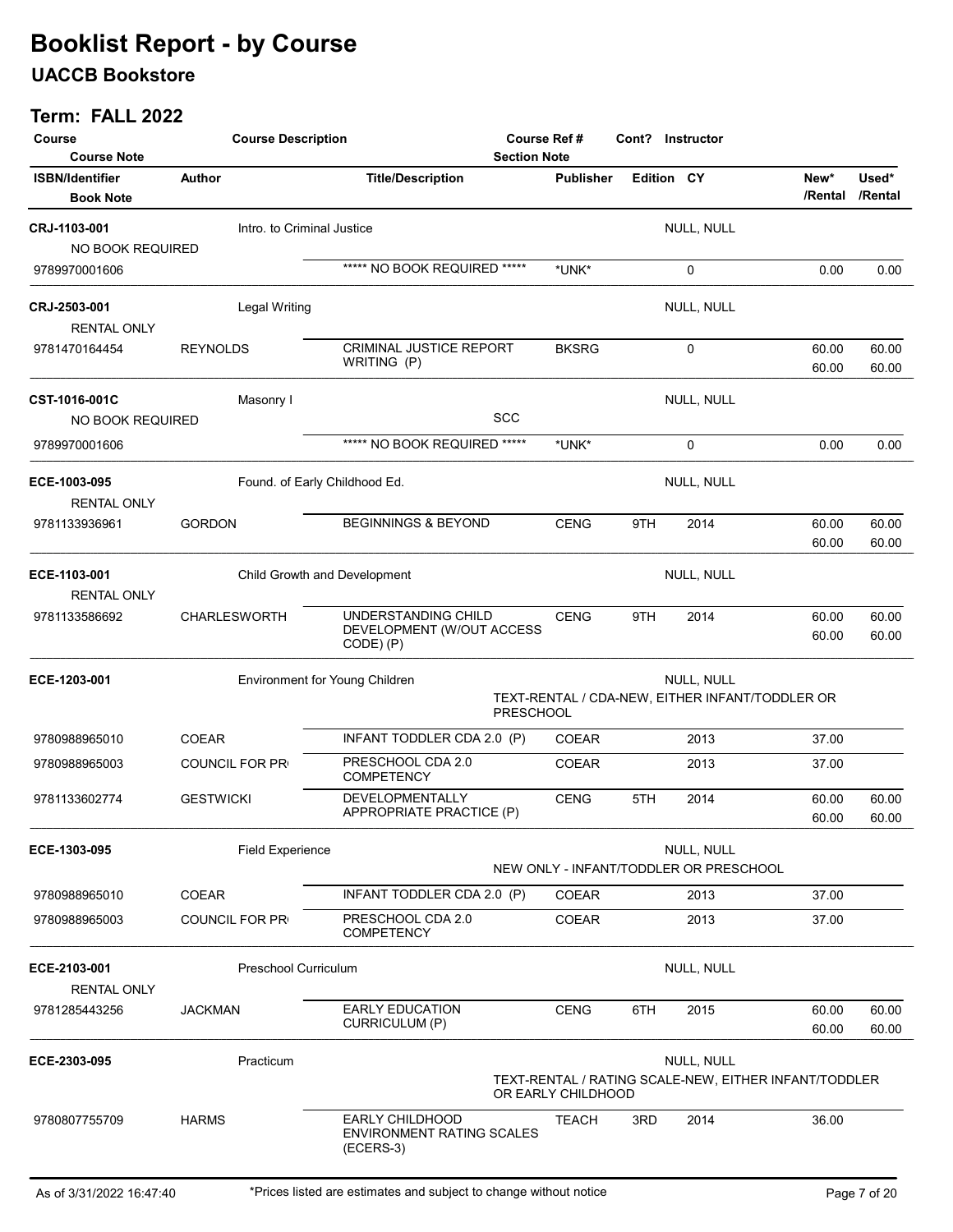### UACCB Bookstore

| Course                                     | <b>Course Description</b> |                                                        |                                                                        | Course Ref #                 | Cont? Instructor |              |                                                       |                  |
|--------------------------------------------|---------------------------|--------------------------------------------------------|------------------------------------------------------------------------|------------------------------|------------------|--------------|-------------------------------------------------------|------------------|
| <b>Course Note</b>                         |                           |                                                        | <b>Section Note</b>                                                    |                              |                  |              |                                                       |                  |
| <b>ISBN/Identifier</b><br><b>Book Note</b> | <b>Author</b>             |                                                        | <b>Title/Description</b>                                               | <b>Publisher</b>             |                  | Edition CY   | New*<br>/Rental                                       | Used*<br>/Rental |
| ECE-2303-095                               |                           | Practicum                                              |                                                                        |                              |                  | NULL, NULL   |                                                       |                  |
|                                            |                           |                                                        |                                                                        | OR EARLY CHILDHOOD           |                  |              | TEXT-RENTAL / RATING SCALE-NEW, EITHER INFANT/TODDLER |                  |
| 9780807758670                              | <b>HARMS</b>              |                                                        | INFANT/TODDLER ENVIRONMENT TEACH<br>RATING SCALE (ITERS-3) (P)         |                              | 3RD              | 2017         | 36.00                                                 |                  |
| 9781133605577                              | <b>NILSEN</b>             |                                                        | WEEK BY WEEK: PLANS FOR<br>DOCUMENTING CHILD DEV (P)                   | <b>CENG</b>                  | 6TH              | 2014         | 60.00<br>60.00                                        | 60.00<br>60.00   |
| ECN-2013-099                               |                           | Macroeconomics                                         |                                                                        |                              |                  | NULL, NULL   |                                                       |                  |
|                                            |                           |                                                        | <b>RENTAL ONLY</b>                                                     |                              |                  |              |                                                       |                  |
| 9781111826130                              | <b>BOYES</b>              |                                                        | <b>ECONOMICS</b>                                                       | <b>CENG</b>                  | 9TH              | 2013         | 60.00                                                 | 60.00            |
|                                            |                           |                                                        |                                                                        |                              |                  |              | 60.00                                                 | 60.00            |
| ECN-2023-001                               |                           | Microeconomics                                         |                                                                        |                              |                  | NULL, NULL   |                                                       |                  |
|                                            |                           |                                                        |                                                                        | <b>NO BOOK REQUIRED</b>      |                  |              |                                                       |                  |
| 9789970001606                              |                           |                                                        | ***** NO BOOK REQUIRED *****                                           | *UNK*                        |                  | 0            | 0.00                                                  | 0.00             |
| EDU-1002-001<br><b>RENTAL ONLY</b>         |                           | Art for Elementary Teachers                            |                                                                        |                              |                  | NULL, NULL   |                                                       |                  |
| 9780495913573                              | <b>DAY</b>                |                                                        | CHILDREN & THEIR ART                                                   | <b>CENG</b>                  | 9TH              | 2012         | 60.00                                                 | 60.00            |
|                                            |                           |                                                        |                                                                        |                              |                  |              | 60.00                                                 | 60.00            |
| EDU-2003-001<br><b>RENTAL ONLY</b>         |                           | Introduction to Education                              |                                                                        |                              |                  | NULL, NULL   |                                                       |                  |
| 9780134736921                              | <b>POWELL</b>             |                                                        | YOUR INTRODUCTION TO<br><b>EDUCATION</b>                               | PEAHE                        | 4                | 2018         | 60.00<br>60.00                                        | 60.00<br>60.00   |
| EDU-2033-001<br><b>RENTAL ONLY</b>         |                           | <b>Teaching Physical Education</b>                     |                                                                        |                              |                  | NULL, NULL   |                                                       |                  |
| 9780321934956                              | <b>PANGRAZI</b>           |                                                        | DYNAMIC PHYSICAL EDUCATION<br>FOR ELEMENTARY SCHOOL<br><b>CHILDREN</b> | <b>BENJA</b>                 | 18               | 2016         | 60.00<br>60.00                                        | 60.00<br>60.00   |
| EMT-1107-001                               |                           | Basic Emergency Medical Tech                           |                                                                        |                              |                  | NULL, NULL   |                                                       |                  |
| 9781284248111                              |                           | <b>JONES &amp; BARTLE</b>                              | EMT PRINT BUNDLE                                                       | <b>JONES</b>                 |                  | 2021         | 372.00                                                |                  |
| EMT-2014-001                               |                           | Paramedic I                                            |                                                                        |                              |                  | NULL, NULL   |                                                       |                  |
|                                            |                           | CHOOSE EITHER - EBOOK OR PRINT PACKAGE                 | PARAMEDIC DIGITAL BUNDLE                                               |                              |                  |              |                                                       |                  |
| 9781284248258<br>9781284248098             |                           | <b>JONES &amp; BARTLE</b><br><b>JONES &amp; BARTLE</b> | PARAMEDIC PRINT BUNDLE                                                 | <b>JONES</b><br><b>JONES</b> |                  | 2021<br>2021 | 570.00<br>752.00                                      |                  |
|                                            |                           |                                                        |                                                                        |                              |                  |              |                                                       |                  |
| ENG-0011-001                               |                           | <b>Writing Studio</b>                                  |                                                                        |                              |                  | NULL, NULL   |                                                       |                  |
| NO BOOK REQURIED                           |                           |                                                        |                                                                        |                              |                  |              |                                                       |                  |
| 9789970001606                              |                           |                                                        | ***** NO BOOK REQUIRED *****                                           | *UNK*                        |                  | $\pmb{0}$    | 0.00                                                  | 0.00             |
| ENG-0011-002<br>NO BOOK REQURIED           |                           | <b>Writing Studio</b>                                  |                                                                        |                              |                  | NULL, NULL   |                                                       |                  |
| 9789970001606                              |                           |                                                        | ***** NO BOOK REQUIRED *****                                           | *UNK*                        |                  | 0            | 0.00                                                  | 0.00             |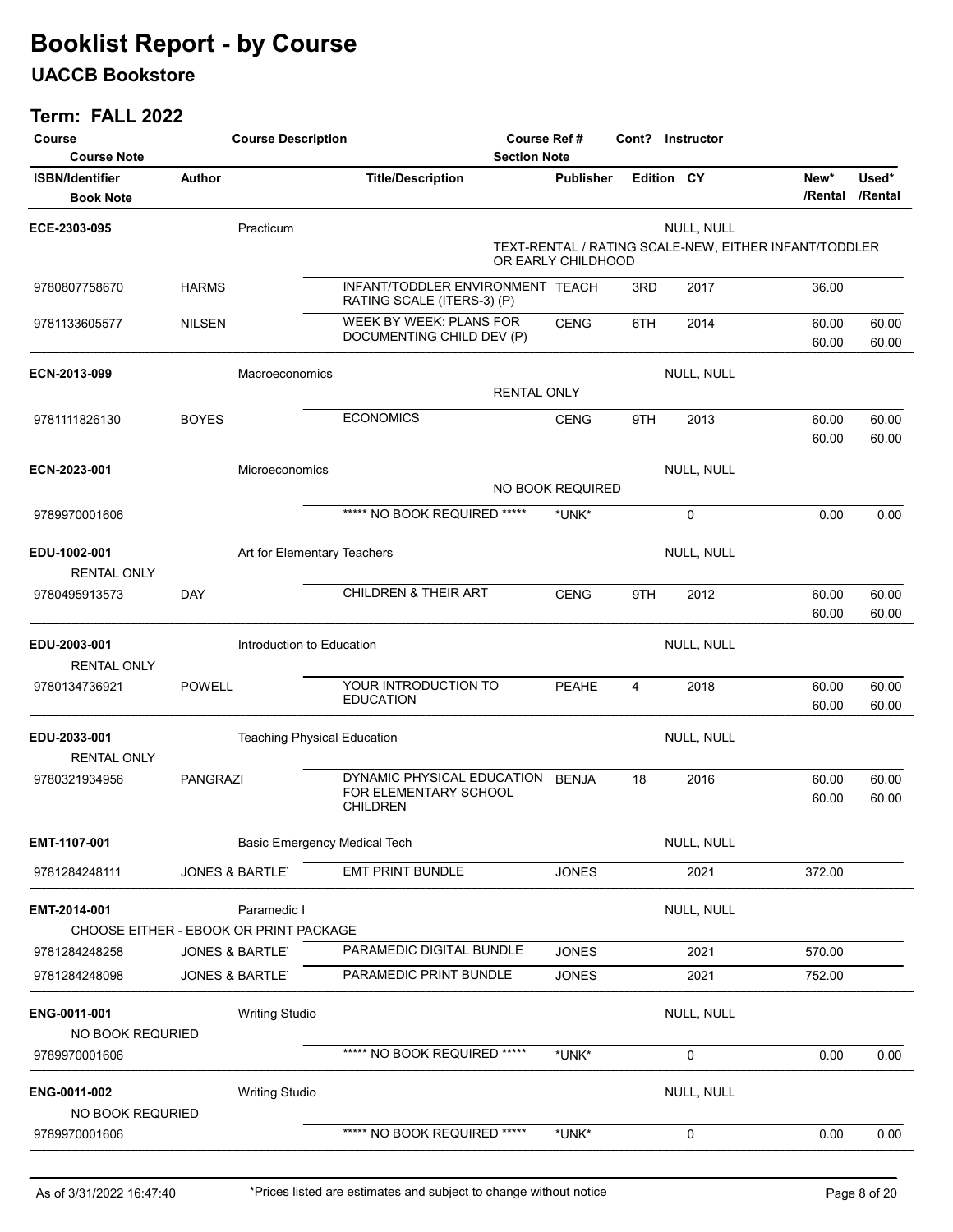### UACCB Bookstore

| Course<br><b>Course Note</b>               |                | <b>Course Description</b>    |                                              | <b>Course Ref#</b><br><b>Section Note</b> |                  |     | Cont? Instructor  |                 |                  |
|--------------------------------------------|----------------|------------------------------|----------------------------------------------|-------------------------------------------|------------------|-----|-------------------|-----------------|------------------|
| <b>ISBN/Identifier</b><br><b>Book Note</b> | Author         |                              | <b>Title/Description</b>                     |                                           | <b>Publisher</b> |     | <b>Edition CY</b> | New*<br>/Rental | Used*<br>/Rental |
| ENG-0011-003<br>NO BOOK REQURIED           |                | <b>Writing Studio</b>        |                                              |                                           |                  |     | NULL, NULL        |                 |                  |
| 9789970001606                              |                |                              | ***** NO BOOK REQUIRED *****                 |                                           | *UNK*            |     | 0                 | 0.00            | 0.00             |
| ENG-0011-004<br>NO BOOK REQURIED           |                | <b>Writing Studio</b>        |                                              |                                           |                  |     | NULL, NULL        |                 |                  |
| 9789970001606                              |                |                              | ***** NO BOOK REQUIRED *****                 |                                           | *UNK*            |     | 0                 | 0.00            | 0.00             |
| ENG-1004-095<br><b>RENTAL ONLY</b>         |                | Writing for the Workplace    |                                              |                                           |                  |     | NULL, NULL        |                 |                  |
| 9780134701301                              | <b>SEARLES</b> |                              | WORKPLACE COMMUNICATIONS PEAHE<br>(P)        |                                           |                  | 7TH | 2018              | 60.00<br>60.00  | 60.00<br>60.00   |
| ENG-1103-001                               |                | English Composition I        |                                              | <b>RENTAL ONLY</b>                        |                  |     | NULL, NULL        |                 |                  |
| 9781319361082                              | <b>HACKER</b>  |                              | BEDFORD HANDBOOK WITH 2020 MPS<br>APA UPDATE |                                           |                  | 11  | 2020              | 60.00<br>60.00  | 60.00<br>60.00   |
| ENG-1103-001C                              |                | <b>English Composition I</b> |                                              | <b>RENTAL ONLY</b>                        |                  |     | NULL, NULL        |                 |                  |
| 9781319039592                              | <b>HACKER</b>  |                              | BEDFORD GUIDE FOR COLLEGE<br><b>WRITERS</b>  |                                           | <b>MPS</b>       | 11  | 2016              | 60.00<br>60.00  | 60.00<br>60.00   |
| ENG-1103-002                               |                | <b>English Composition I</b> |                                              | <b>RENTAL ONLY</b>                        |                  |     | NULL, NULL        |                 |                  |
| 9781319361082                              | <b>HACKER</b>  |                              | BEDFORD HANDBOOK WITH 2020 MPS<br>APA UPDATE |                                           |                  | 11  | 2020              | 60.00<br>60.00  | 60.00<br>60.00   |
| ENG-1103-002C                              |                | <b>English Composition I</b> |                                              |                                           | NO BOOK REQUIRED |     | NULL, NULL        |                 |                  |
| 9789970001606                              |                |                              | ***** NO BOOK REQUIRED *****                 |                                           | *UNK*            |     | 0                 | 0.00            | 0.00             |
| ENG-1103-003                               |                | <b>English Composition I</b> |                                              | <b>RENTAL ONLY</b>                        |                  |     | NULL, NULL        |                 |                  |
| 9781319039592                              | <b>HACKER</b>  |                              | BEDFORD GUIDE FOR COLLEGE<br><b>WRITERS</b>  |                                           | <b>MPS</b>       | 11  | 2016              | 60.00<br>60.00  | 60.00<br>60.00   |
| ENG-1103-003C                              |                | <b>English Composition I</b> |                                              | RENTAL ONLY                               |                  |     | NULL, NULL        |                 |                  |
| 9781319039592                              | <b>HACKER</b>  |                              | BEDFORD GUIDE FOR COLLEGE<br><b>WRITERS</b>  |                                           | <b>MPS</b>       | 11  | 2016              | 60.00<br>60.00  | 60.00<br>60.00   |
| ENG-1103-004                               |                | <b>English Composition I</b> |                                              | <b>RENTAL ONLY</b>                        |                  |     | NULL, NULL        |                 |                  |
| 9781319039592                              | <b>HACKER</b>  |                              | BEDFORD GUIDE FOR COLLEGE<br><b>WRITERS</b>  |                                           | <b>MPS</b>       | 11  | 2016              | 60.00<br>60.00  | 60.00<br>60.00   |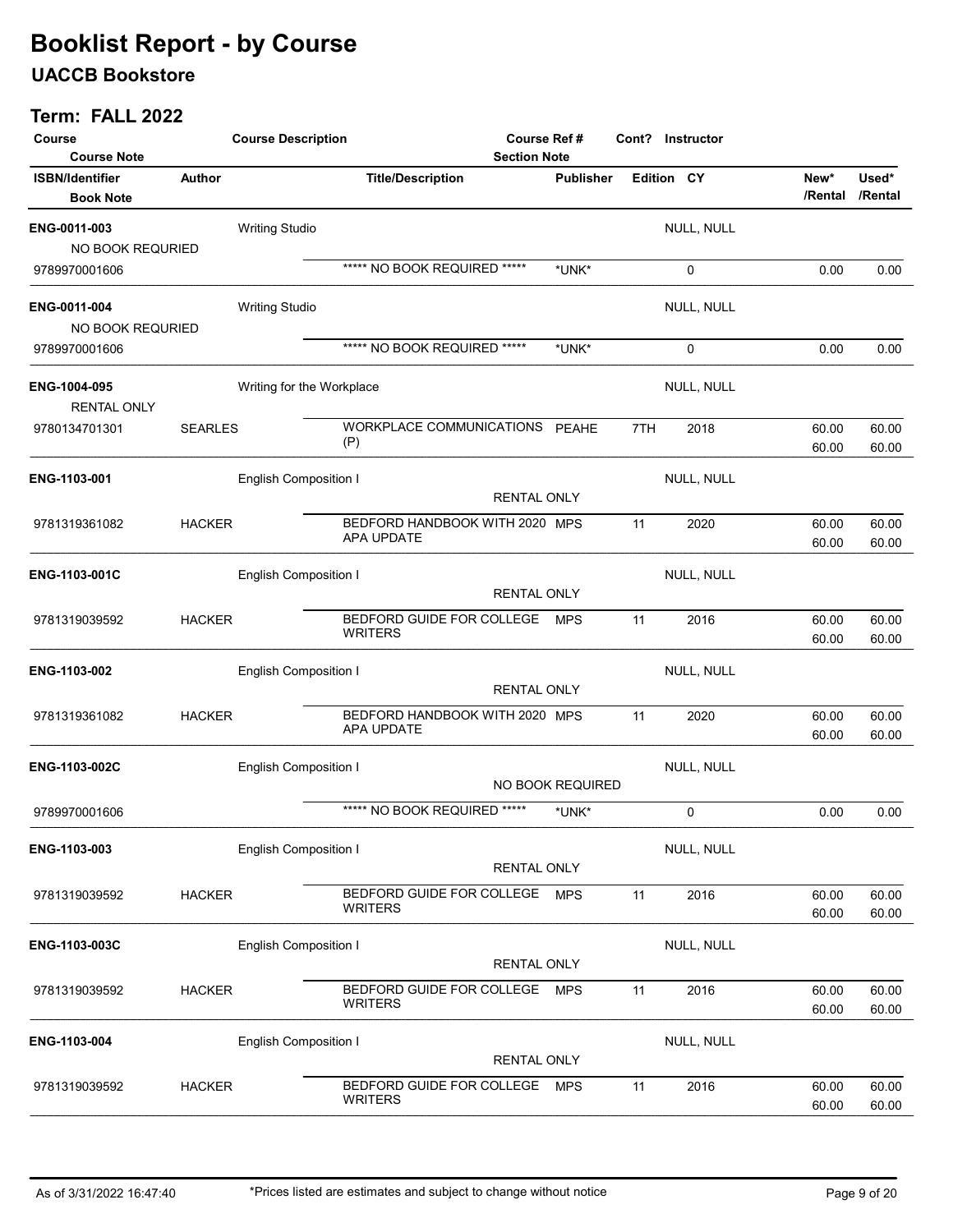### UACCB Bookstore

| Course                                                           | <b>Course Description</b>    |                                                      | <b>Course Ref#</b><br>Cont? Instructor<br><b>Section Note</b> |      |                   |                 |                  |
|------------------------------------------------------------------|------------------------------|------------------------------------------------------|---------------------------------------------------------------|------|-------------------|-----------------|------------------|
| <b>Course Note</b><br><b>ISBN/Identifier</b><br><b>Book Note</b> | <b>Author</b>                | <b>Title/Description</b>                             | <b>Publisher</b>                                              |      | <b>Edition CY</b> | New*<br>/Rental | Used*<br>/Rental |
| ENG-1103-004C                                                    | <b>English Composition I</b> |                                                      |                                                               |      | NULL, NULL        |                 |                  |
|                                                                  |                              |                                                      | NO BOOK REQUIRED                                              |      |                   |                 |                  |
| 9789970001606                                                    |                              | ***** NO BOOK REQUIRED *****                         | *UNK*                                                         |      | 0                 | 0.00            | 0.00             |
| ENG-1103-095                                                     | <b>English Composition I</b> |                                                      | <b>RENTAL ONLY</b>                                            |      | NULL, NULL        |                 |                  |
| 9781319039592                                                    | <b>HACKER</b>                | BEDFORD GUIDE FOR COLLEGE<br><b>WRITERS</b>          | <b>MPS</b>                                                    | 11   | 2016              | 60.00<br>60.00  | 60.00<br>60.00   |
| ENG-1203-001                                                     | English Comp. II             |                                                      | <b>RENTAL ONLY</b>                                            |      | NULL, NULL        |                 |                  |
| 9781319361082                                                    | <b>HACKER</b>                | BEDFORD HANDBOOK WITH 2020 MPS<br>APA UPDATE         |                                                               | 11   | 2020              | 60.00<br>60.00  | 60.00<br>60.00   |
| ENG-1203-099                                                     | English Comp. II             |                                                      | <b>RENTAL ONLY</b>                                            |      | NULL, NULL        |                 |                  |
| 9780205000364                                                    | <b>ROBERTS</b>               | LITERATURE (W/OUT<br>MYLITERATURELAB ACCESS          | <b>PEAHE</b>                                                  | 10TH | 2011              | 60.00<br>60.00  | 60.00<br>60.00   |
|                                                                  |                              | CODE)                                                |                                                               |      |                   |                 |                  |
| ENG-2113-001<br><b>RENTAL ONLY</b>                               | World Literature I           |                                                      |                                                               |      | NULL, NULL        |                 |                  |
| 9780393933659                                                    | <b>PUCHNER</b>               | NORTON ANTHOLOGY OF<br>WORLD LIT (SET:VA/VB/VC) (P)  | <b>NORT</b>                                                   | 3RD  | 2012              | 60.00<br>60.00  | 60.00<br>60.00   |
| ENG-2113-002<br><b>RENTAL ONLY</b>                               | World Literature I           |                                                      |                                                               |      | NULL, NULL        |                 |                  |
| 9780393933659                                                    | <b>PUCHNER</b>               | NORTON ANTHOLOGY OF<br>WORLD LIT (SET:VA/VB/VC) (P)  | <b>NORT</b>                                                   | 3RD  | 2012              | 60.00<br>60.00  | 60.00<br>60.00   |
| ENG-2113-099<br><b>RENTAL ONLY</b>                               | World Literature I           |                                                      |                                                               |      | NULL, NULL        |                 |                  |
| 9780393265903                                                    | <b>PUCHNER</b>               | NORTON ANTHOLOGY OF<br>WORLD LITERATURE (VSA/B/C)    | <b>NORT</b>                                                   | 4TH  | 2018              | 60.00<br>60.00  | 60.00<br>60.00   |
| ENG-2213-099<br><b>RENTAL ONLY</b>                               | World Literature II          |                                                      |                                                               |      | NULL, NULL        |                 |                  |
| 9780393933666                                                    | <b>PUCHNER</b>               | NORTON ANTHOLOGY OF<br>WORLD LIT (SET:VD/VE/VF) (P)  | <b>NORT</b>                                                   | 3RD  | 2012              | 60.00<br>60.00  | 60.00<br>60.00   |
| FAM-2003-099<br><b>RENTAL ONLY</b>                               | Music                        |                                                      |                                                               |      | NULL, NULL        |                 |                  |
| 9780077837310                                                    | <b>KAMIEN</b>                | MUSIC: BRIEF (W/OUT CONNECT<br>PLUS ACCESS CARD) (P) | <b>MCG</b>                                                    | 8TH  | 2015              | 60.00<br>60.00  | 60.00<br>60.00   |
| FAV-2023-001<br><b>RENTAL ONLY</b>                               | Visual Art                   |                                                      |                                                               |      | NULL, NULL        |                 |                  |
| 9780205887576                                                    | <b>SAYRE</b>                 | WORLD OF ART (TEXT ONLY) (P)                         | PEAHE                                                         | 7TH  | 2013              | 60.00<br>60.00  | 60.00<br>60.00   |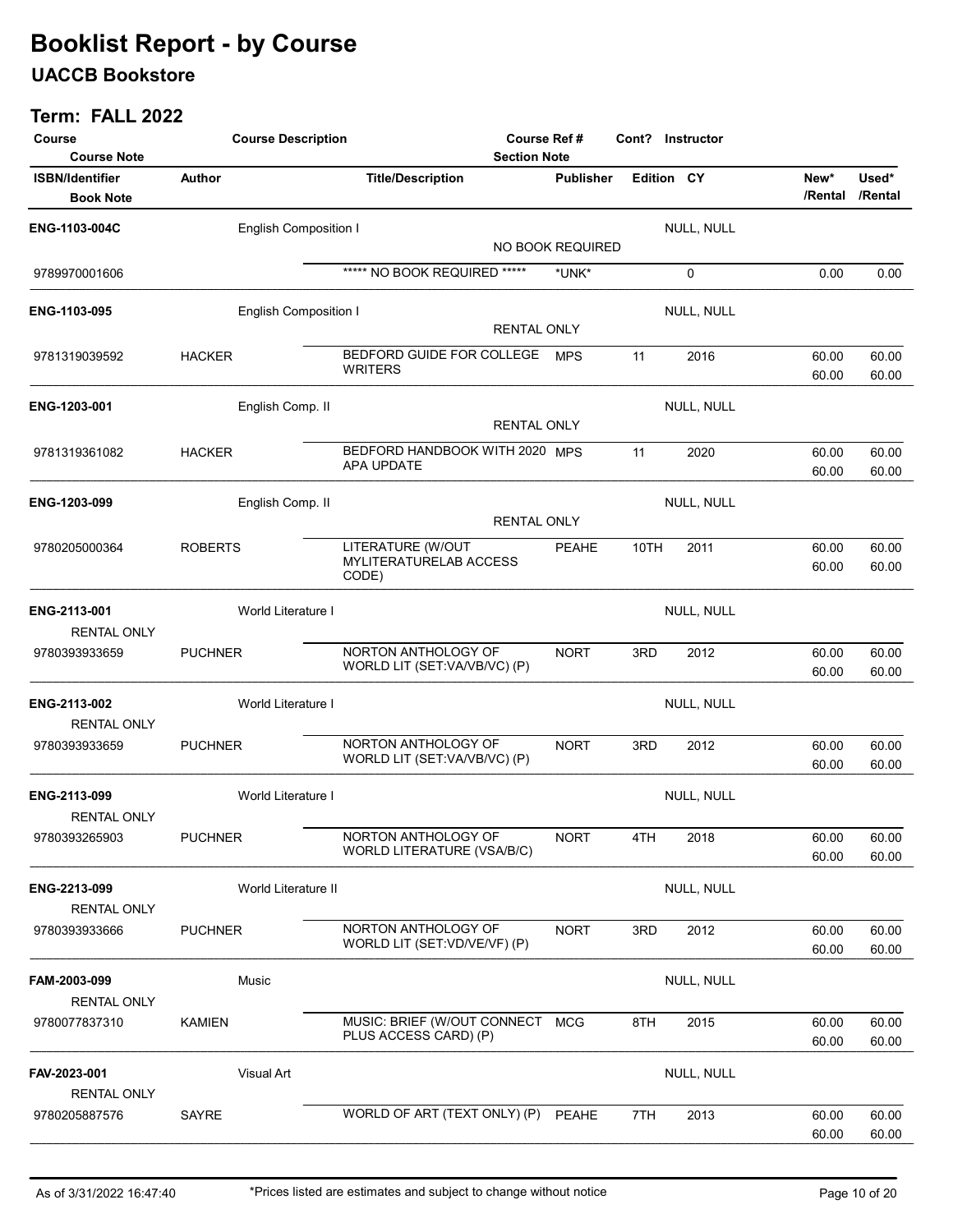### UACCB Bookstore

| Course<br><b>Course Note</b>               | <b>Course Description</b>    |                             |                                                                      | <b>Course Ref#</b><br>Cont? Instructor<br><b>Section Note</b> |            |            |                 |                  |
|--------------------------------------------|------------------------------|-----------------------------|----------------------------------------------------------------------|---------------------------------------------------------------|------------|------------|-----------------|------------------|
| <b>ISBN/Identifier</b><br><b>Book Note</b> | Author                       |                             | <b>Title/Description</b>                                             | <b>Publisher</b>                                              | Edition CY |            | New*<br>/Rental | Used*<br>/Rental |
| FAV-2023-095<br><b>RENTAL ONLY</b>         |                              | Visual Art                  |                                                                      |                                                               |            | NULL, NULL |                 |                  |
| 9780205887576                              | SAYRE                        |                             | WORLD OF ART (TEXT ONLY) (P)                                         | <b>PEAHE</b>                                                  | 7TH        | 2013       | 60.00<br>60.00  | 60.00<br>60.00   |
| FAV-2023-099<br><b>RENTAL ONLY</b>         |                              | Visual Art                  |                                                                      |                                                               |            | NULL, NULL |                 |                  |
| 9780205887576                              | SAYRE                        |                             | WORLD OF ART (TEXT ONLY) (P)                                         | PEAHE                                                         | 7TH        | 2013       | 60.00<br>60.00  | 60.00<br>60.00   |
| HIS-1013-001<br><b>RENTAL ONLY</b>         |                              | <b>World Civilization I</b> |                                                                      |                                                               |            | NULL, NULL |                 |                  |
| 9781133607724                              | <b>DUIKER</b>                |                             | <b>ESSEN WORLD HISTORY</b><br>(V1)(TEXT ONLY) (P)                    | <b>CENG</b>                                                   | 7TH        | 2014       | 60.00<br>60.00  | 60.00<br>60.00   |
| HIS-1013-002<br><b>RENTAL ONLY</b>         |                              | <b>World Civilization I</b> |                                                                      |                                                               |            | NULL, NULL |                 |                  |
| 9781133607724                              | <b>DUIKER</b>                |                             | <b>ESSEN WORLD HISTORY</b><br>(V1)(TEXT ONLY) (P)                    | <b>CENG</b>                                                   | 7TH        | 2014       | 60.00<br>60.00  | 60.00<br>60.00   |
| HIS-1013-099<br><b>RENTAL ONLY</b>         |                              | <b>World Civilization I</b> |                                                                      |                                                               |            | NULL, NULL |                 |                  |
| 9780205996070                              | <b>SPODEK</b>                |                             | WORLD'S HISTORY VOL ONE                                              | <b>PEAHE</b>                                                  | 5          | 2015       | 60.00<br>60.00  | 60.00<br>60.00   |
| HIS-1023-099<br><b>RENTAL ONLY</b>         | <b>World Civilization II</b> |                             |                                                                      |                                                               |            | NULL, NULL |                 |                  |
| 9781133934776                              | <b>DUIKER</b>                |                             | <b>ESSEN WORLD HISTORY</b><br>(V2)(TEXT ONLY) (V2) (P)               | <b>CENG</b>                                                   | 7TH        | 2014       | 60.00<br>60.00  | 60.00<br>60.00   |
| HIS-2003-001<br><b>RENTAL ONLY</b>         |                              | United States History I     |                                                                      |                                                               |            | NULL, NULL |                 |                  |
| 9780205790791                              | <b>UNGER</b>                 |                             | THESE UNITED STATES:<br>CONCISE (V1) (P)                             | <b>PEAHE</b>                                                  | 4TH        | 2011       | 60.00<br>60.00  | 60.00<br>60.00   |
| HIS-2003-099<br><b>RENTAL ONLY</b>         |                              | United States History I     |                                                                      |                                                               |            | NULL, NULL |                 |                  |
| 9780077379506                              | <b>BRINKLEY</b>              |                             | AMERICAN HISTORY (W/OUT<br>CONNECT PLUS ACCESS CARD)<br>(V1) (P)     | <b>MCG</b>                                                    | 14TH       | 2012       | 60.00<br>60.00  | 60.00<br>60.00   |
| HIS-2013-099<br><b>RENTAL ONLY</b>         |                              | United States History II    |                                                                      |                                                               |            | NULL, NULL |                 |                  |
| 9780077379490                              | <b>BRINKLEY</b>              |                             | AMERICAN HISTORY (V2) (W/OUT MCG<br>CONNECT PLUS ACCESS CARD)<br>(P) |                                                               | 14TH       | 2012       | 60.00<br>60.00  | 60.00<br>60.00   |
| HIS-2053-099<br><b>RENTAL ONLY</b>         |                              | Arkansas History            |                                                                      |                                                               |            | NULL, NULL |                 |                  |
| 9781557289933                              | <b>WHAYNE</b>                |                             | <b>ARKANSAS</b>                                                      | <b>ARSAS</b>                                                  |            | 2013       | 60.00<br>60.00  | 60.00<br>60.00   |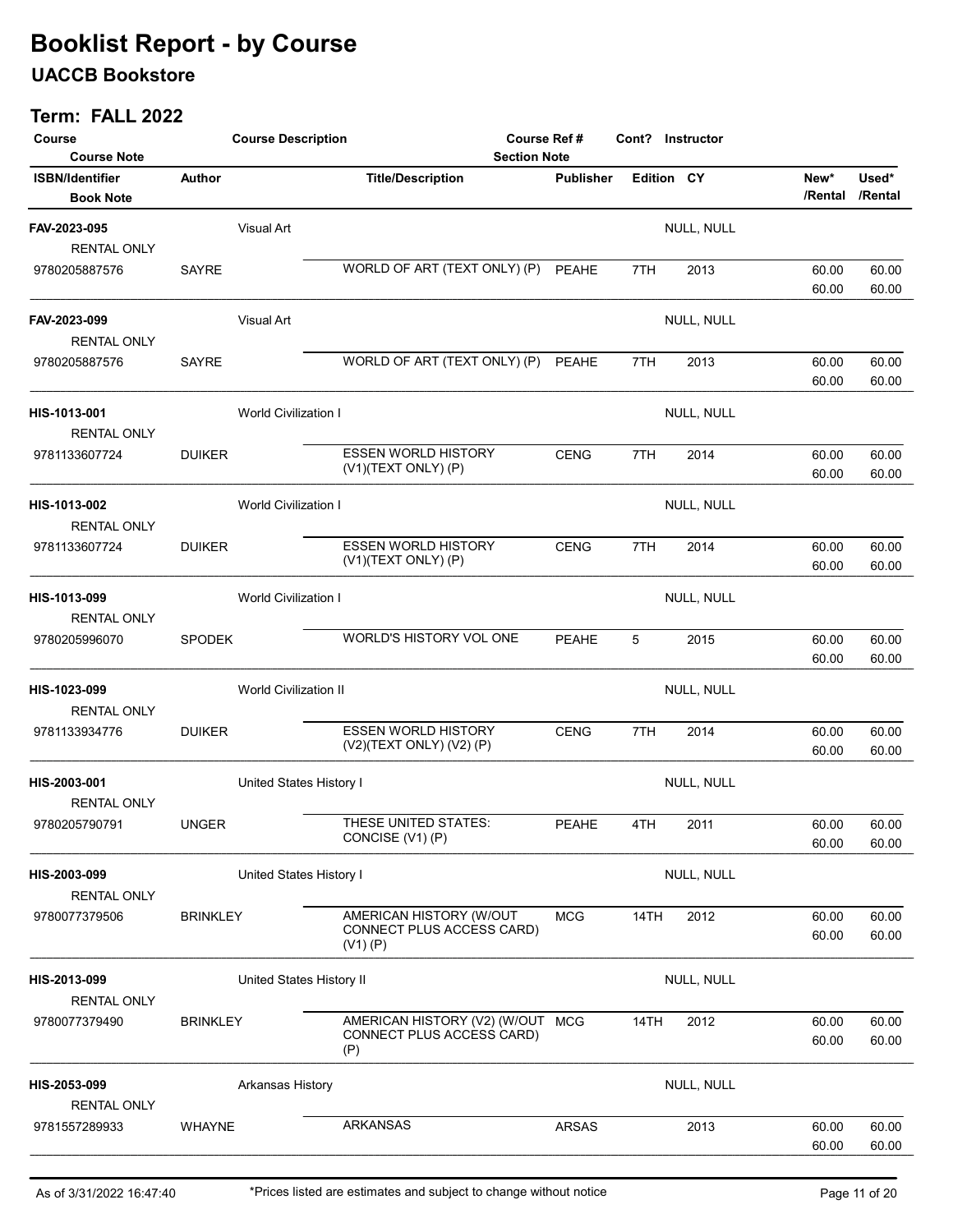### UACCB Bookstore

| Course<br><b>Course Note</b>               | <b>Course Description</b>   | <b>Course Ref#</b><br><b>Section Note</b>             |                            | Cont? Instructor |            |                 |                  |
|--------------------------------------------|-----------------------------|-------------------------------------------------------|----------------------------|------------------|------------|-----------------|------------------|
| <b>ISBN/Identifier</b><br><b>Book Note</b> | Author                      | <b>Title/Description</b>                              | <b>Publisher</b>           |                  | Edition CY | New*<br>/Rental | Used*<br>/Rental |
| HIT-2003-095<br><b>NEW ONLY</b>            | <b>Health Data Content</b>  |                                                       |                            |                  | NULL, NULL |                 |                  |
| 9781337553674                              | <b>BOWIE</b>                | <b>ESSEN OF HEALTH</b><br>INFORMATION MANAGEMENT (P)  | <b>CENG</b>                | 4TH              | 0          | 123.00          |                  |
| IND-1013-001                               | <b>Technical Methods</b>    |                                                       | <b>RENTAL ONLY</b>         |                  | NULL, NULL |                 |                  |
| 9780134131436                              | NATL CTR CONST              | CORE CURRICULUM:<br><b>INTRODUCTORY CRAFT SKILLS</b>  | <b>PEAHE</b>               | 5TH              | 2016       | 60.00<br>60.00  | 60.00<br>60.00   |
| <b>IND-1013-001C</b>                       | <b>Technical Methods</b>    |                                                       | <b>SCC - BOOK PROVIDED</b> |                  | NULL, NULL |                 |                  |
| 9780134131436                              | NATL CTR CONST              | <b>CORE CURRICULUM:</b><br>INTRODUCTORY CRAFT SKILLS  | <b>PEAHE</b>               | 5TH              | 2016       | 60.00<br>60.00  | 60.00<br>60.00   |
| IND-1013-002                               | <b>Technical Methods</b>    |                                                       | NO BOOK REQUIRED           |                  | NULL, NULL |                 |                  |
| 9789970001606                              |                             | ***** NO BOOK REQUIRED *****                          | *UNK*                      |                  | 0          | 0.00            | 0.00             |
| IND-1014-001C<br>NO BOOK REQUIRED          | Intro Shielded Metal Arc    |                                                       | <b>SCC</b>                 |                  | NULL, NULL |                 |                  |
| 9789970001606                              |                             | ***** NO BOOK REQUIRED *****                          | *UNK*                      |                  | 0          | 0.00            | 0.00             |
| IND-1017-001<br><b>RENTAL ONLY</b>         | CNC Operator I              |                                                       |                            |                  | NULL, NULL |                 |                  |
| 9781635638837                              | <b>CALVERLEY</b>            | CNC MANUFACTURING<br><b>TECHNOLOGY</b>                |                            | GOODHEA 2021     | 2021       | 60.00<br>60.00  | 60.00<br>60.00   |
| IND-1023-001                               | <b>Engineering Drawings</b> |                                                       | <b>RENTAL ONLY</b>         |                  | NULL, NULL |                 |                  |
| 9781435483781                              | OLIVO                       | <b>BASIC BLUEPRINT READING &amp;</b><br>SKETCHING (P) | <b>CENG</b>                | 9TH              | 2010       | 60.00<br>60.00  | 60.00<br>60.00   |
| IND-1023-001C                              | <b>Engineering Drawings</b> |                                                       | <b>SCC - BOOK PROVIDED</b> |                  | NULL, NULL |                 |                  |
| 9781435483781                              | OLIVO                       | <b>BASIC BLUEPRINT READING &amp;</b><br>SKETCHING (P) | <b>CENG</b>                | 9TH              | 2010       | 60.00<br>60.00  | 60.00<br>60.00   |
| IND-1027-001<br><b>RENTAL ONLY</b>         | <b>CNC Operator II</b>      |                                                       |                            |                  | NULL, NULL |                 |                  |
| 9781635638837                              | CALVERLEY                   | <b>CNC MANUFACTURING</b><br><b>TECHNOLOGY</b>         |                            | GOODHEA 2021     | 2021       | 60.00<br>60.00  | 60.00<br>60.00   |
| IND-1033-001<br><b>NEW ONLY</b>            | <b>DC Electricity</b>       |                                                       |                            |                  | NULL, NULL |                 |                  |
| <b>EL-KIT-001</b>                          | <b>ELEGOO</b>               | ELEGOO UNO R3 COMPLETE<br><b>STARTER KIT</b>          | <b>ELEGOO</b>              |                  | 0          | 70.00           | 0.00             |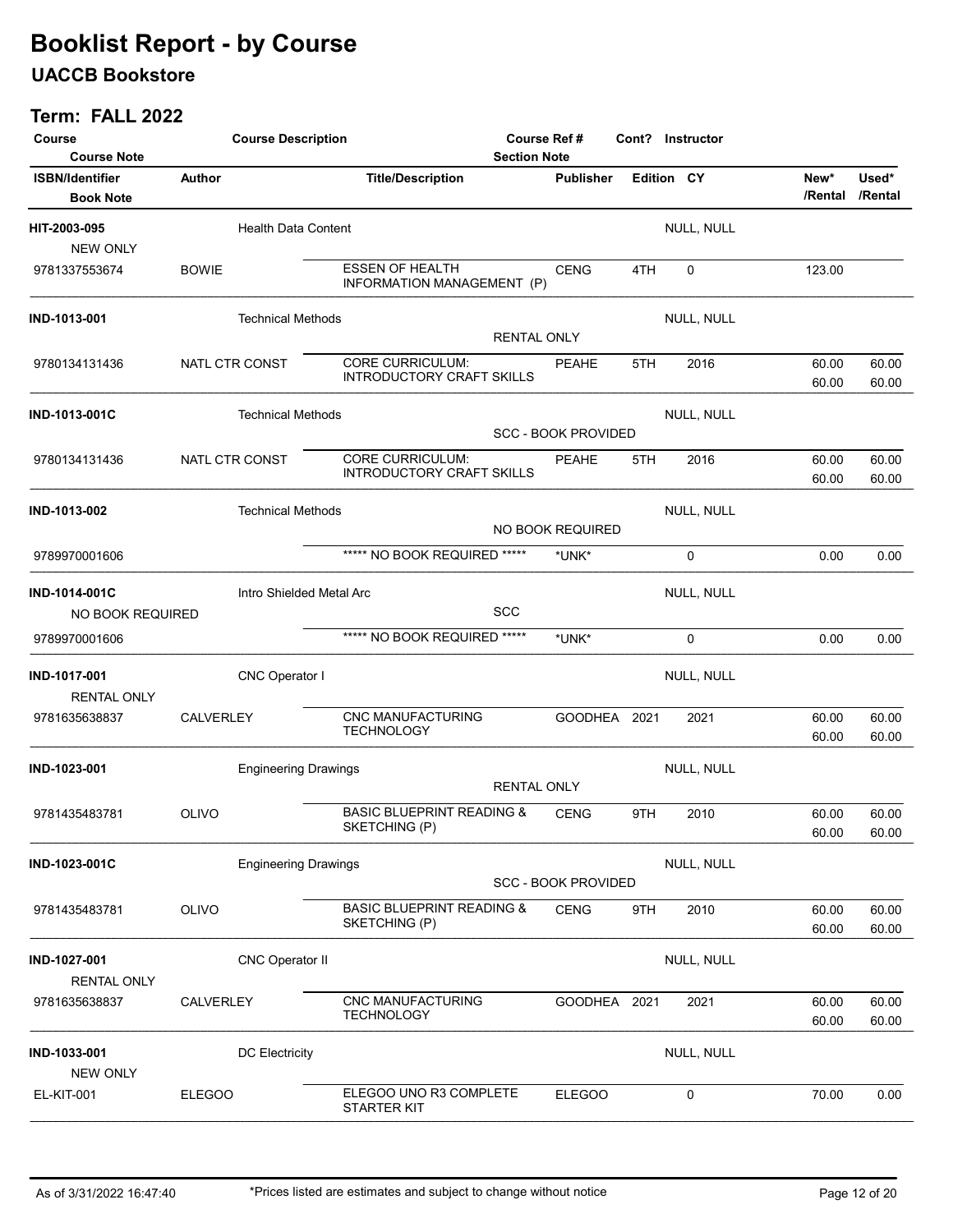### UACCB Bookstore

| Course<br><b>Course Note</b>               |                | <b>Course Description</b><br><b>Section Note</b> |                                                                     |                    | Course Ref #               |            | Cont? Instructor |                 |                  |
|--------------------------------------------|----------------|--------------------------------------------------|---------------------------------------------------------------------|--------------------|----------------------------|------------|------------------|-----------------|------------------|
| <b>ISBN/Identifier</b><br><b>Book Note</b> | Author         |                                                  | <b>Title/Description</b>                                            |                    | <b>Publisher</b>           | Edition CY |                  | New*<br>/Rental | Used*<br>/Rental |
| IND-1033-002<br><b>NEW ONLY</b>            |                | <b>DC Electricity</b>                            |                                                                     |                    |                            |            | NULL, NULL       |                 |                  |
| EL-KIT-001                                 | <b>ELEGOO</b>  |                                                  | ELEGOO UNO R3 COMPLETE<br><b>STARTER KIT</b>                        |                    | <b>ELEGOO</b>              |            | 0                | 70.00           | 0.00             |
| IND-1043-001<br>NO BOOK REQUIRED           |                | <b>AC Electricity</b>                            |                                                                     |                    |                            |            | NULL, NULL       |                 |                  |
| 9789970001606                              |                |                                                  | ***** NO BOOK REQUIRED *****                                        |                    | *UNK*                      |            | $\mathbf 0$      | 0.00            | 0.00             |
| IND-1043-002<br>NO BOOK REQUIRED           |                | <b>AC Electricity</b>                            |                                                                     |                    |                            |            | NULL, NULL       |                 |                  |
| 9789970001606                              |                |                                                  | ***** NO BOOK REQUIRED *****                                        |                    | *UNK*                      |            | 0                | 0.00            | 0.00             |
| IND-1053-001<br><b>RENTAL ONLY</b>         |                | <b>HVAC Fundamentals</b>                         |                                                                     |                    |                            |            | NULL, NULL       |                 |                  |
| 9780133402537                              | <b>NCCER</b>   |                                                  | HVAC LEVEL 1 TRAINEE GUIDE                                          |                    | <b>PEAHE</b>               | 4TH        | 2013             | 60.00<br>60.00  | 60.00<br>60.00   |
| IND-1104-001<br><b>RENTAL ONLY</b>         |                | Welding 1                                        |                                                                     |                    |                            |            | NULL, NULL       |                 |                  |
| 9780134131108                              | <b>NCCER</b>   |                                                  | WELDING LEVEL 1 TRAINEE<br><b>GUIDE</b>                             |                    | <b>PEAHE</b>               | 5TH        | $\mathbf 0$      | 60.00<br>60.00  | 60.00<br>60.00   |
| IND-1204-001<br><b>RENTAL ONLY</b>         |                | Welding 2                                        |                                                                     |                    |                            |            | NULL, NULL       |                 |                  |
| 9780134163109                              | <b>NCCER</b>   |                                                  | <b>WELDING LEVEL 2 TRAINEE</b><br>GUIDE (P)                         |                    | <b>PEAHE</b>               |            | 2016             | 60.00<br>60.00  | 60.00<br>60.00   |
| IND-1304-001<br><b>RENTAL ONLY</b>         |                | Welding 3                                        |                                                                     |                    |                            |            | NULL, NULL       |                 |                  |
| 013448245X                                 | <b>NCCER</b>   |                                                  | <b>WELDING LEVEL 3 TRAINEE</b><br><b>GUIDE</b>                      |                    | <b>PEAHE</b>               | 5TH        | 2017             | 60.00<br>60.00  | 60.00<br>60.00   |
| IND-2003-001C                              |                | <b>Industrial Safety</b>                         |                                                                     |                    | <b>SCC - BOOK PROVIDED</b> |            | NULL, NULL       |                 |                  |
| 9780136742432                              | <b>GOETSCH</b> |                                                  | SAFETY & HEALTH HANDBOOK<br>(P)                                     |                    | PEAHE                      |            | 2000             | 60.00<br>60.00  | 60.00<br>60.00   |
| IND-2003-095                               |                | <b>Industrial Safety</b>                         |                                                                     | <b>RENTAL ONLY</b> |                            |            | NULL, NULL       |                 |                  |
| 9780136742432                              | <b>GOETSCH</b> |                                                  | SAFETY & HEALTH HANDBOOK<br>(P)                                     |                    | PEAHE                      |            | 2000             | 60.00<br>60.00  | 60.00<br>60.00   |
| IND-2033-001                               |                | Comp Aided Drafting/Design                       |                                                                     | <b>NEW ONLY</b>    |                            |            | NULL, NULL       |                 |                  |
| 9781630574055                              | <b>HANSEN</b>  |                                                  | AUTODESK INVENTOR 2022: A<br>TUTORIAL INTRODUCTION<br>W/ACCESS CODE |                    | <b>SDC</b>                 | 2022       | 0                | 60.00           |                  |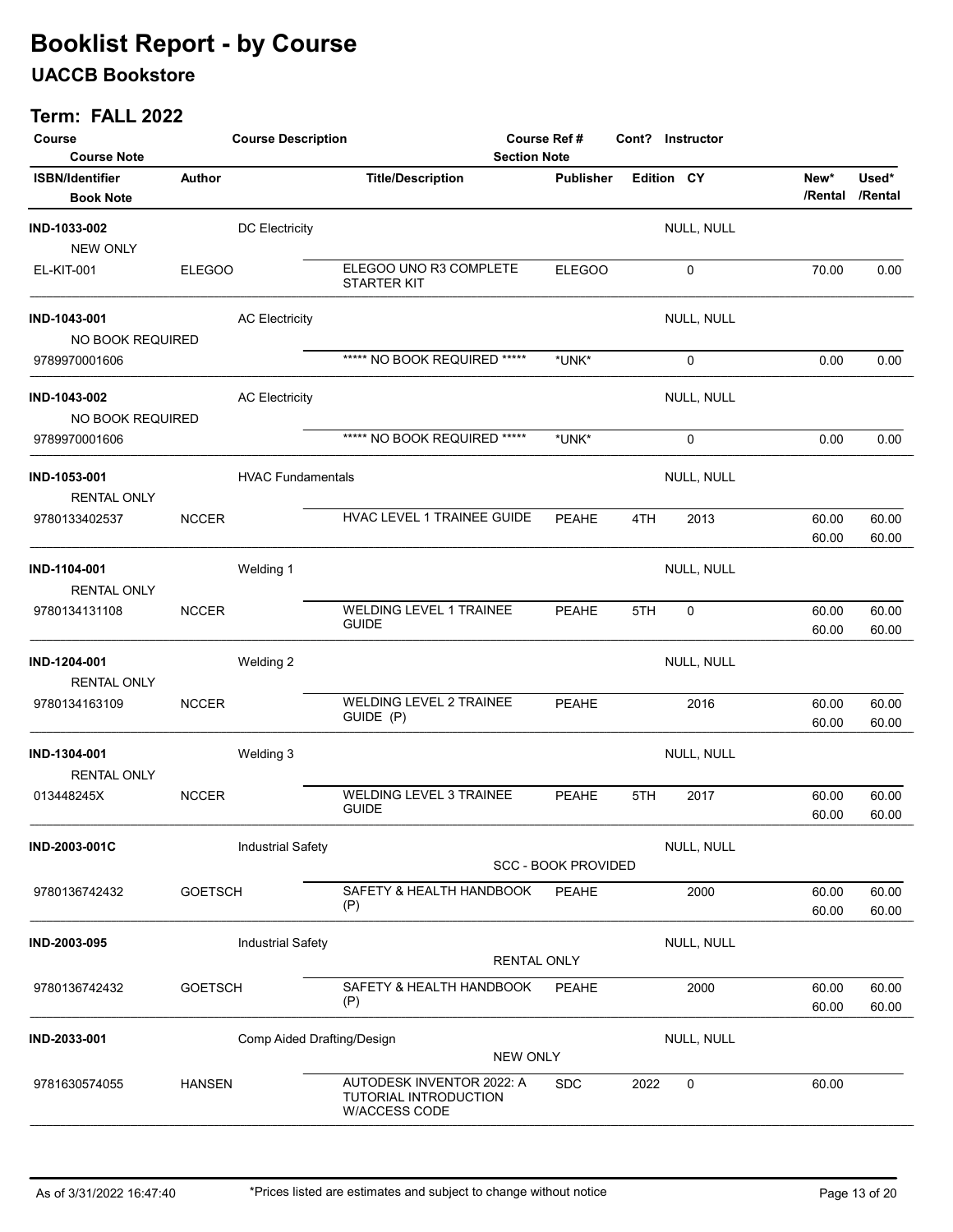### UACCB Bookstore

| Course<br><b>Course Note</b>               |                 | <b>Course Description</b> |                                                                            | <b>Course Ref#</b><br><b>Section Note</b> |                            | Cont?             | Instructor        |                 |                  |
|--------------------------------------------|-----------------|---------------------------|----------------------------------------------------------------------------|-------------------------------------------|----------------------------|-------------------|-------------------|-----------------|------------------|
| <b>ISBN/Identifier</b><br><b>Book Note</b> | Author          |                           | <b>Title/Description</b>                                                   |                                           | <b>Publisher</b>           | <b>Edition CY</b> |                   | New*<br>/Rental | Used*<br>/Rental |
| IND-2033-001C                              |                 |                           | Comp Aided Drafting/Design                                                 |                                           |                            |                   | <b>NULL, NULL</b> |                 |                  |
|                                            |                 |                           |                                                                            |                                           | <b>SCC - BOOK PROVIDED</b> |                   |                   |                 |                  |
| 9781630574055                              | <b>HANSEN</b>   |                           | AUTODESK INVENTOR 2022: A<br>TUTORIAL INTRODUCTION<br><b>W/ACCESS CODE</b> |                                           | <b>SDC</b>                 | 2022              | 0                 | 60.00           |                  |
| IND-2054-001<br>NO BOOK REQUIRED           |                 |                           | Programmable Logic Controllers                                             |                                           |                            |                   | NULL, NULL        |                 |                  |
| 9789970001606                              |                 |                           | ***** NO BOOK REQUIRED *****                                               |                                           | *UNK*                      |                   | 0                 | 0.00            | 0.00             |
| IND-2104-001<br>NO BOOK REQUIRED           |                 |                           | Industrial Technology Capstone                                             |                                           |                            |                   | NULL, NULL        |                 |                  |
| 9789970001606                              |                 |                           | ***** NO BOOK REQUIRED *****                                               |                                           | *UNK*                      |                   | 0                 | 0.00            | 0.00             |
| IND-2133-001<br>NO BOOK REQUIRED           |                 | Robotics                  |                                                                            |                                           |                            |                   | NULL, NULL        |                 |                  |
| 9789970001606                              |                 |                           | ***** NO BOOK REQUIRED *****                                               |                                           | *UNK*                      |                   | 0                 | 0.00            | 0.00             |
| IND-2233-001<br>NO BOOK REQUIRED           |                 |                           | <b>Computer Numerical Control</b>                                          |                                           |                            |                   | NULL, NULL        |                 |                  |
| 9789970001606                              |                 |                           | ***** NO BOOK REQUIRED *****                                               |                                           | *UNK*                      |                   | 0                 | 0.00            | 0.00             |
| MGT-1013-001<br><b>RENTAL ONLY</b>         |                 |                           | <b>Customer Relations Mgmt</b>                                             |                                           |                            |                   | NULL, NULL        |                 |                  |
| 9781138919525                              | <b>BARAN</b>    |                           | <b>CUSTOMER RELATIONSHIP</b><br>MANAGEMENT                                 |                                           | <b>MCG</b>                 | 2ND               | 0                 | 60.00<br>60.00  | 60.00<br>60.00   |
| MGT-1023-001<br>NO BOOK REQUIRED           |                 | Social Media Mgmt         |                                                                            |                                           |                            |                   | NULL, NULL        |                 |                  |
| 9789970001606                              |                 |                           | ***** NO BOOK REQUIRED *****                                               |                                           | *UNK*                      |                   | 0                 | 0.00            | 0.00             |
| MOM-2023-001<br><b>NEW ONLY</b>            |                 |                           | Diagnosis Coding and Billing                                               |                                           |                            |                   | NULL, NULL        |                 |                  |
| 9780323790383                              | <b>ELSEVIER</b> |                           | BUCK'S STEP-BY-STEP MEDICAL ELSHE<br>CODING 2022                           |                                           |                            | 2022              | 0                 | 125.00          |                  |
| 9780323790390                              | <b>ELSEVIER</b> |                           | <b>BUCK'S STEP-BY-STEP MEDICAL</b><br>CODING WORKBOOK 2022                 |                                           | <b>ELSHE</b>               | 2022              | 0                 | 52.00           |                  |
| 9781622547661                              | OPTUM360        |                           | ICD-10-CM EXPERT FOR<br>PHYSICIANS 2022                                    |                                           | <b>CENG</b>                | 1ST               | 2022              | 150.00          |                  |
| MOM-2033-001<br><b>NEW ONLY</b>            |                 |                           | <b>Outpatient Coding &amp; Billing</b>                                     |                                           |                            |                   | NULL, NULL        |                 |                  |
| 9781640160873                              | OPTUM360        |                           | CPT PROFESSIONAL EDITION<br>2022                                           |                                           | <b>CENG</b>                | 1ST               | 2022              | 160.00          |                  |
| MTH-0011-001<br>NO BOOK REQUIRED           |                 | <b>Math Skills</b>        |                                                                            |                                           |                            |                   | NULL, NULL        |                 |                  |
| 9789970001606                              |                 |                           | ***** NO BOOK REQUIRED *****                                               |                                           | *UNK*                      |                   | 0                 | 0.00            | 0.00             |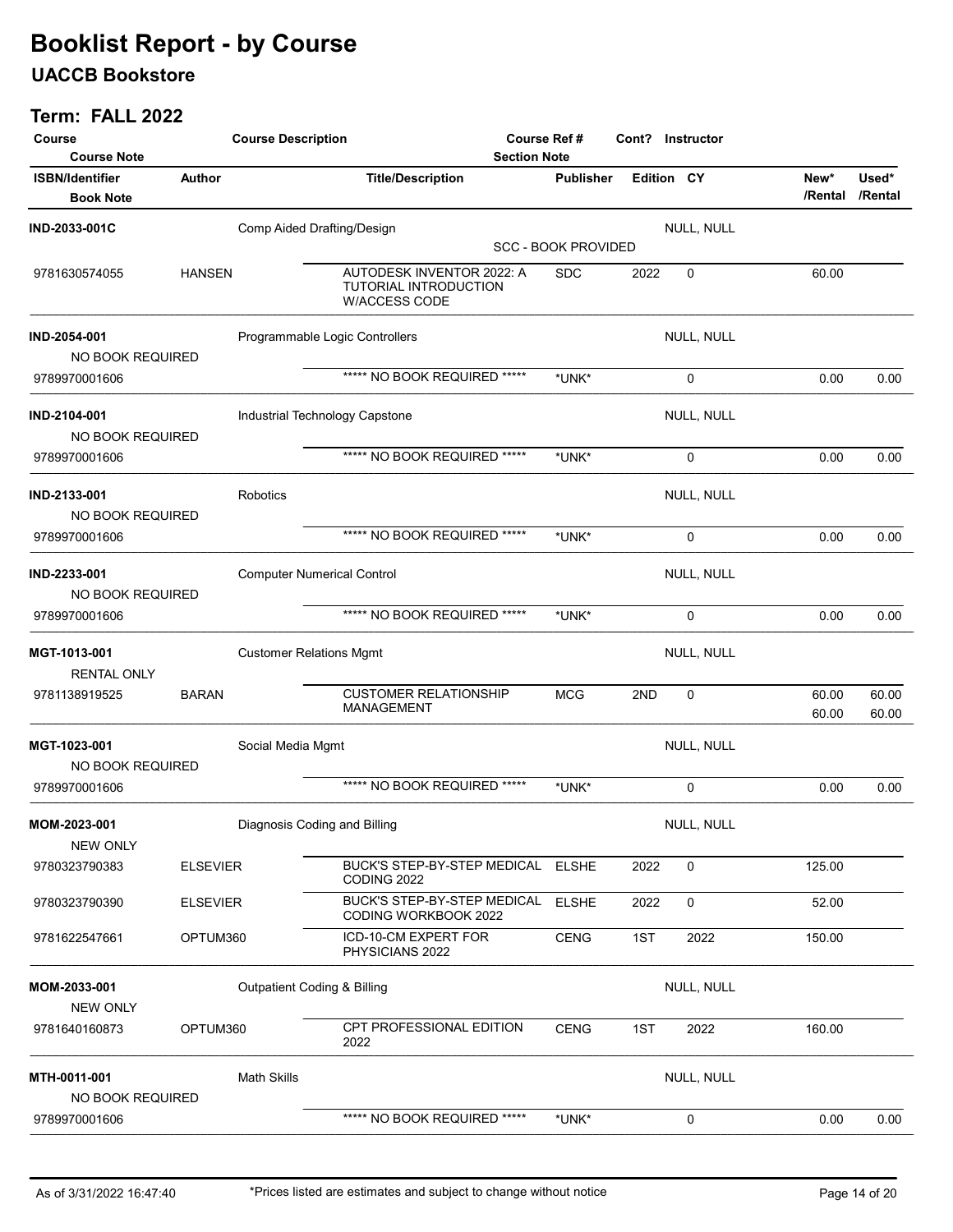### UACCB Bookstore

| Course<br><b>Course Note</b>               | <b>Course Description</b> | <b>Section Note</b>                                           | Course Ref #                      |                   | Cont? Instructor |                 |                  |
|--------------------------------------------|---------------------------|---------------------------------------------------------------|-----------------------------------|-------------------|------------------|-----------------|------------------|
| <b>ISBN/Identifier</b><br><b>Book Note</b> | Author                    | <b>Title/Description</b>                                      | <b>Publisher</b>                  | <b>Edition CY</b> |                  | New*<br>/Rental | Used*<br>/Rental |
| MTH-0021-001<br>NO BOOK REQUIRED           | Math for Life             |                                                               |                                   |                   | NULL, NULL       |                 |                  |
| 9789970001606                              |                           | ***** NO BOOK REQUIRED *****                                  | *UNK*                             |                   | 0                | 0.00            | 0.00             |
| MTH-0021-002<br>NO BOOK REQUIRED           | Math for Life             |                                                               |                                   |                   | NULL, NULL       |                 |                  |
| 9789970001606                              |                           | ***** NO BOOK REQUIRED *****                                  | *UNK*                             |                   | 0                | 0.00            | 0.00             |
| MTH-0021-003<br>NO BOOK REQUIRED           | Math for Life             |                                                               |                                   |                   | NULL, NULL       |                 |                  |
| 9789970001606                              |                           | ***** NO BOOK REQUIRED *****                                  | *UNK*                             |                   | 0                | 0.00            | 0.00             |
| MTH-0203-001<br><b>RENTAL ONLY</b>         | <b>Essentials of Math</b> |                                                               |                                   |                   | NULL, NULL       |                 |                  |
| 9781435462533                              | <b>GUSTAFSON</b>          | <b>BEGINNING &amp; INTERM ALGEBRA</b>                         | <b>CENG</b>                       | 7TH               | 2015             | 60.00<br>60.00  | 60.00<br>60.00   |
| MTH-0203-002<br><b>RENTAL ONLY</b>         | <b>Essentials of Math</b> |                                                               |                                   |                   | NULL, NULL       |                 |                  |
| 9781435462533                              | <b>GUSTAFSON</b>          | BEGINNING & INTERM ALGEBRA                                    | <b>CENG</b>                       | 7TH               | 2015             | 60.00<br>60.00  | 60.00<br>60.00   |
| MTH-1003-001C                              | <b>Technical Math</b>     |                                                               | <b>SCC - ACCESS CODE PROVIDED</b> |                   | NULL, NULL       |                 |                  |
| 9780135901984                              | <b>CLEAVES</b>            | <b>COLLEGE MATHEMATICS(NEW</b><br>ACCESS CARD ONLY)           | <b>PEAHE</b>                      | 10                | 2019             | 96.00           |                  |
| MTH-1003-095                               | <b>Technical Math</b>     |                                                               | NEW ONLY / ACCESS CODE            |                   | NULL, NULL       |                 |                  |
| 9780135901984                              | <b>CLEAVES</b>            | <b>COLLEGE MATHEMATICS(NEW</b><br>ACCESS CARD ONLY)           | <b>PEAHE</b>                      | 10                | 2019             | 96.00           |                  |
| MTH-1023-001                               | College Algebra           | <b>RENTAL ONLY</b>                                            |                                   |                   | NULL, NULL       |                 |                  |
| 9780321716811                              | SULLIVAN                  | COLLEGE ALGEBRA (W/OUT<br>MYMATHLAB/MYSTATLAB<br>ACCESS CODE) | <b>PEAHE</b>                      | 9TH               | 2012             | 60.00<br>60.00  | 60.00<br>60.00   |
| MTH-1023-001C                              | College Algebra           | <b>RENTAL ONLY</b>                                            |                                   |                   | NULL, NULL       |                 |                  |
| 9780321716811                              | <b>SULLIVAN</b>           | COLLEGE ALGEBRA (W/OUT<br>MYMATHLAB/MYSTATLAB<br>ACCESS CODE) | <b>PEAHE</b>                      | 9TH               | 2012             | 60.00<br>60.00  | 60.00<br>60.00   |
| MTH-1023-099                               | College Algebra           |                                                               | NO BOOK REQUIRED                  |                   | NULL, NULL       |                 |                  |
| 9789970001606                              |                           | ***** NO BOOK REQUIRED *****                                  | *UNK*                             |                   | 0                | 0.00            | 0.00             |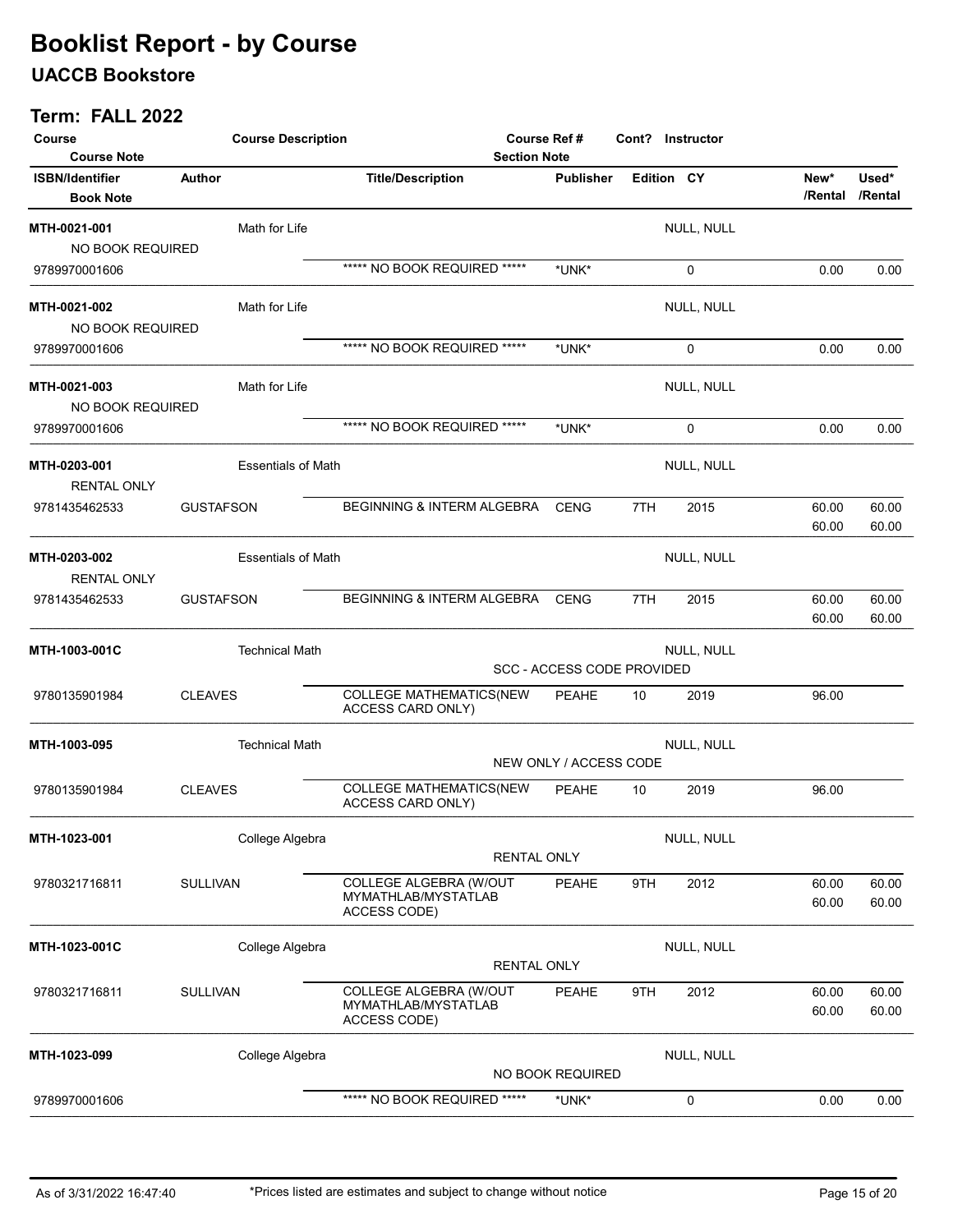### UACCB Bookstore

| Course<br><b>Course Note</b>                | <b>Course Description</b>                                | <b>Section Note</b>                                                      | Course Ref #     | Cont? Instructor |            |                 |                  |
|---------------------------------------------|----------------------------------------------------------|--------------------------------------------------------------------------|------------------|------------------|------------|-----------------|------------------|
| <b>ISBN/Identifier</b><br><b>Book Note</b>  | Author                                                   | <b>Title/Description</b>                                                 | <b>Publisher</b> | Edition CY       |            | New*<br>/Rental | Used*<br>/Rental |
| MTH-1043-001<br>NO BOOK REQUIRED            | Quantitative Literacy                                    |                                                                          |                  |                  | NULL, NULL |                 |                  |
| 9789970001606                               |                                                          | ***** NO BOOK REQUIRED *****                                             | *UNK*            |                  | 0          | 0.00            | 0.00             |
| MTH-1043-002<br>NO BOOK REQUIRED            | Quantitative Literacy                                    |                                                                          |                  |                  | NULL, NULL |                 |                  |
| 9789970001606                               |                                                          | ***** NO BOOK REQUIRED *****                                             | *UNK*            |                  | 0          | 0.00            | 0.00             |
| MTH-1043-003<br>NO BOOK REQUIRED            | Quantitative Literacy                                    |                                                                          |                  |                  | NULL, NULL |                 |                  |
| 9789970001606                               |                                                          | ***** NO BOOK REQUIRED *****                                             | *UNK*            |                  | 0          | 0.00            | 0.00             |
| MTH-2004-001                                | Calculus I                                               |                                                                          |                  |                  | NULL, NULL |                 |                  |
| 9780538497909                               | <b>STEWART</b>                                           | CALCULUS: EARLY TRANS (W/O<br>SSM)                                       | <b>CENG</b>      | 7TH              | 2012       | 80.00<br>80.00  | 80.00<br>80.00   |
| MTH-2053-001                                | <b>Statistics</b>                                        | <b>RENTAL ONLY</b>                                                       |                  |                  | NULL, NULL |                 |                  |
| 9780321755957                               | <b>MCCLAVE</b>                                           | FIRST COURSE IN STATISTICS<br>$(W/CD)$ $(P)$                             | <b>PEAHE</b>     | 11TH             | 2013       | 60.00<br>60.00  | 60.00<br>60.00   |
| MTH-2103-095                                | Math I                                                   | NEW ONLY / ACCESS CODE                                                   |                  |                  |            |                 |                  |
| 9780134751689                               | <b>BECKMANN</b>                                          | MATHEMATICS FOR ELEMENT<br>TEACHERS(24MO)(NEW ACCESS<br>CARD ONLY)       | PEAHE            | 5                | 2017       | 136.00          |                  |
| NAH-1103-001C                               | Intro to Health Professions                              |                                                                          |                  |                  | NULL, NULL |                 |                  |
| <b>SCC - BOOK PROVIDED</b><br>9781305509511 | <b>SIMMERS</b>                                           | DHO HEALTH SCIENCE<br>(UPDATED 8TH)                                      | <b>CENG</b>      | 8TH              | 2017       | 183.00          |                  |
| NAH-1113-001C<br><b>SCC - BOOK PROVIDED</b> | First Aid and CPR                                        |                                                                          |                  |                  | NULL, NULL |                 |                  |
| 9781616694074                               | AHA                                                      | <b>BASIC LIFE SUPPORT (BLS)</b><br>PROVIDER MANUAL 15-1010 (P)           | <b>CHANB</b>     |                  | 2016       | 21.00           |                  |
| NAH-1123-001C<br><b>SCC - BOOK PROVIDED</b> | <b>First Responder</b>                                   |                                                                          |                  |                  | NULL, NULL |                 |                  |
| 9780133943306                               | <b>LEBAUDOUR</b>                                         | <b>EMERGENCY MEDICAL</b><br>RESPONDER (TEXT ONLY) (P)                    | <b>PEAHE</b>     | 10TH             | 2016       | 133.00          |                  |
| NAH-1507-001                                | <b>Health Skills I</b><br>NEW ONLY / TEXT & WORKBOOK PKG |                                                                          |                  |                  | NULL, NULL |                 |                  |
| 9780323811149                               | SORRENTINO                                               | <b>MOSBY'S ESSENTIALS FOR</b><br>NURSING ASSISTANTS /<br><b>WORKBOOK</b> | <b>ELSHE</b>     | 7TH              | 2022       | 104.00          |                  |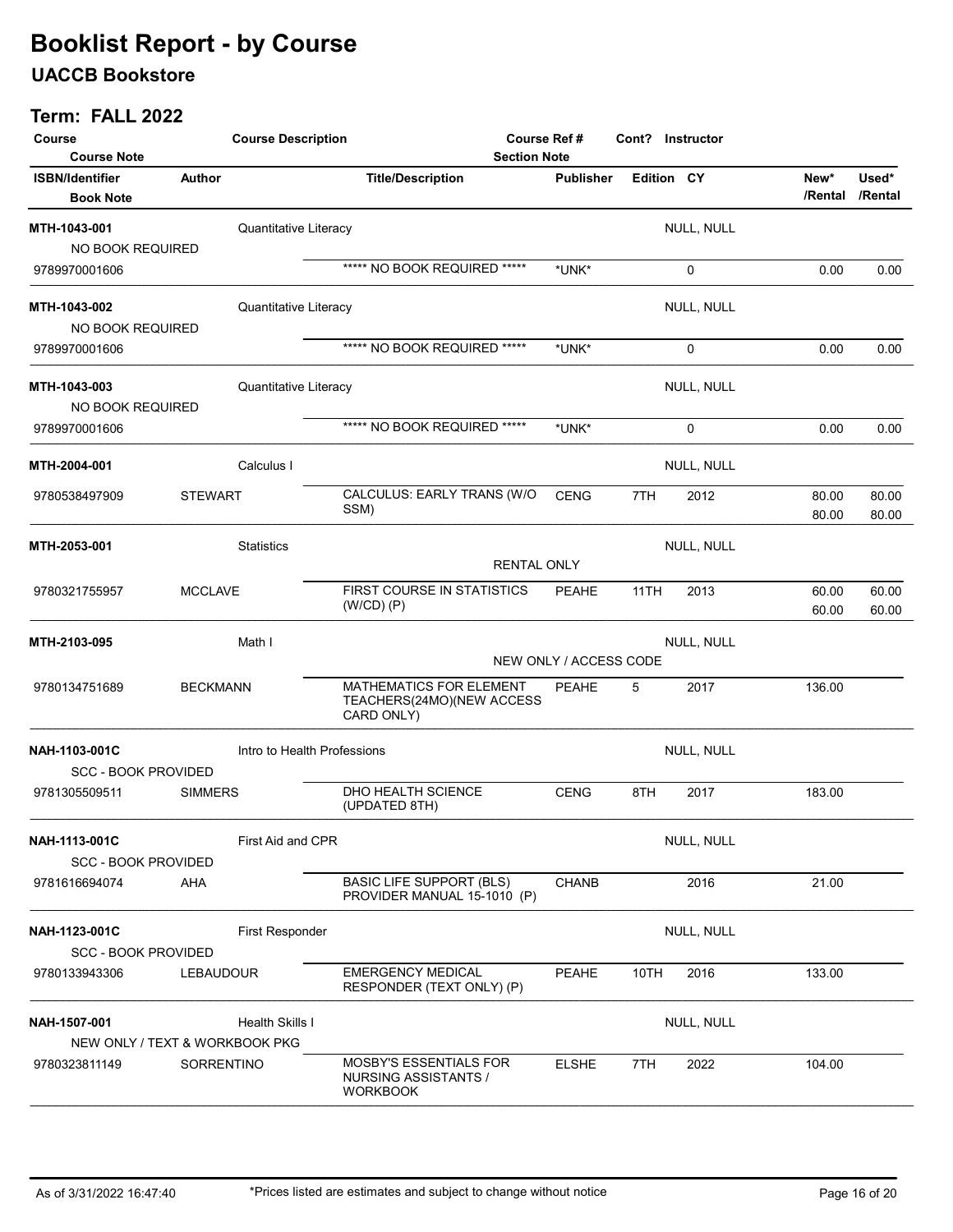### UACCB Bookstore

| Course<br><b>Course Note</b>               | <b>Course Description</b> | <b>Section Note</b>                                               | Course Ref #     |     | Cont? Instructor |                 |                  |
|--------------------------------------------|---------------------------|-------------------------------------------------------------------|------------------|-----|------------------|-----------------|------------------|
| <b>ISBN/Identifier</b><br><b>Book Note</b> | Author                    | <b>Title/Description</b>                                          | <b>Publisher</b> |     | Edition CY       | New*<br>/Rental | Used*<br>/Rental |
| NAH-1507-002                               | Health Skills I           |                                                                   |                  |     | NULL, NULL       |                 |                  |
| NEW ONLY / TEXT & WORKBOOK PKG             |                           |                                                                   |                  |     |                  |                 |                  |
| 9780323811149                              | SORRENTINO                | MOSBY'S ESSENTIALS FOR<br>NURSING ASSISTANTS /<br><b>WORKBOOK</b> | <b>ELSHE</b>     | 7TH | 2022             | 104.00          |                  |
| NAH-1607-001                               | Phlebotomy                |                                                                   |                  |     | NULL, NULL       |                 |                  |
| NO BOOK REQUIRED                           |                           |                                                                   |                  |     |                  |                 |                  |
| 9789970001606                              |                           | ***** NO BOOK REQUIRED *****                                      | *UNK*            |     | $\mathbf 0$      | 0.00            | 0.00             |
| NAH-1607-001C<br>NO BOOK REQUIRED          | Phlebotomy                | SCC                                                               |                  |     | NULL, NULL       |                 |                  |
| 9789970001606                              |                           | ***** NO BOOK REQUIRED *****                                      | *UNK*            |     | 0                | 0.00            | 0.00             |
| NRN-1506-001                               | Nursing Theory I          |                                                                   |                  |     | NULL, NULL       |                 |                  |
|                                            |                           | ***No information regarding course<br>materials is available.***  |                  |     | 0                |                 |                  |
| NRN-1513-001                               | Nursing Practicum I       |                                                                   |                  |     | NULL, NULL       |                 |                  |
|                                            |                           | ***No information regarding course<br>materials is available.***  |                  |     | $\mathbf 0$      |                 |                  |
| NRN-2408-001<br><b>CONTINUATION COURSE</b> | Nursing Theory IV         |                                                                   |                  |     | CONT NULL, NULL  |                 |                  |
|                                            |                           | ***No information regarding course<br>materials is available.***  |                  |     | 0                |                 |                  |
| NRN-2408-095<br><b>CONTINUATION COURSE</b> | Nursing Theory IV         |                                                                   |                  |     | CONT NULL, NULL  |                 |                  |
|                                            |                           | ***No information regarding course<br>materials is available.***  |                  |     | 0                |                 |                  |
| NRN-2414-001<br>CONTINUATION COURSE        | Nursing Practicum IV      |                                                                   |                  |     | CONT NULL, NULL  |                 |                  |
|                                            |                           | ***No information regarding course<br>materials is available.***  |                  |     | 0                |                 |                  |
| NRN-2414-095<br><b>CONTINUATION COURSE</b> | Nursing Practicum IV      |                                                                   |                  |     | CONT NULL, NULL  |                 |                  |
|                                            |                           | ***No information regarding course<br>materials is available.***  |                  |     | 0                |                 |                  |
| NRN-2501-095<br><b>NO BOOK REQUIRED</b>    | <b>Nursing Seminars</b>   |                                                                   |                  |     | NULL, NULL       |                 |                  |
| 9789970001606                              |                           | ***** NO BOOK REQUIRED *****                                      | *UNK*            |     | 0                | 0.00            | 0.00             |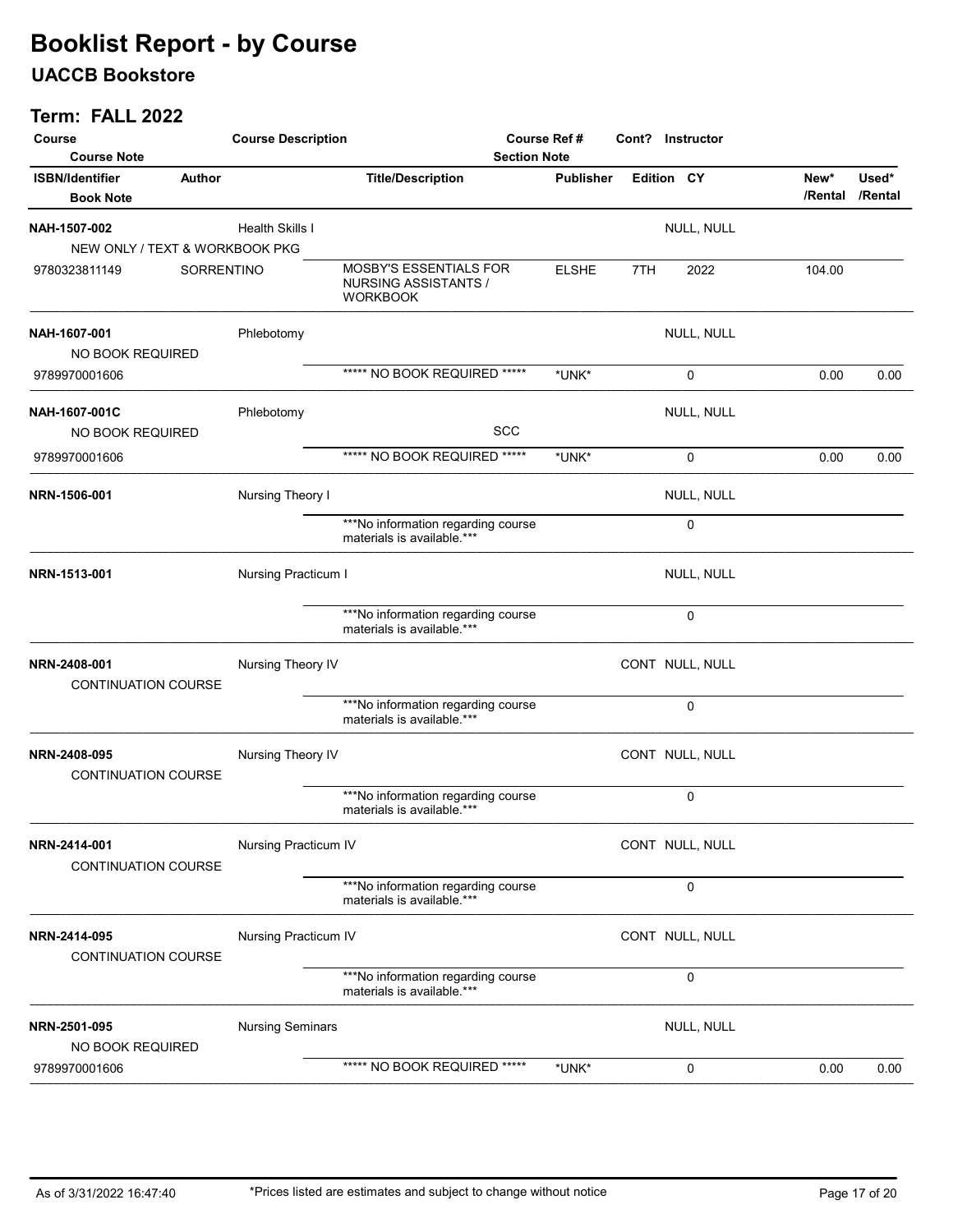### UACCB Bookstore

| Course<br><b>Course Note</b>               | <b>Course Description</b> |                               |                                                                  | Course Ref #<br><b>Section Note</b> |                            |            | Cont? Instructor |                 |                  |
|--------------------------------------------|---------------------------|-------------------------------|------------------------------------------------------------------|-------------------------------------|----------------------------|------------|------------------|-----------------|------------------|
| <b>ISBN/Identifier</b><br><b>Book Note</b> | Author                    |                               | <b>Title/Description</b>                                         |                                     | <b>Publisher</b>           | Edition CY |                  | New*<br>/Rental | Used*<br>/Rental |
| OFA-1053-001C<br><b>RENTAL ONLY</b>        |                           | <b>Medical Terminology</b>    |                                                                  |                                     | <b>SCC - BOOK PROVIDED</b> |            | NULL, NULL       |                 |                  |
| 9780134701202                              | <b>FREMGEN</b>            |                               | MEDICAL TERMINOLOGY (P)                                          |                                     | <b>PEAHE</b>               | 7TH        | 2019             | 60.00<br>60.00  | 60.00<br>60.00   |
| OFA-1053-099<br><b>RENTAL ONLY</b>         |                           | <b>Medical Terminology</b>    |                                                                  | <b>RENTAL ONLY</b>                  |                            |            | NULL, NULL       |                 |                  |
| 9780134701202                              | <b>FREMGEN</b>            |                               | MEDICAL TERMINOLOGY (P)                                          |                                     | <b>PEAHE</b>               | 7TH        | 2019             | 60.00<br>60.00  | 60.00<br>60.00   |
| PED-1013-099<br><b>RENTAL ONLY</b>         |                           | Personal and Community Health |                                                                  |                                     |                            |            | NULL, NULL       |                 |                  |
| 9780073529738                              | <b>HAHN</b>               |                               | FOCUS ON HEALTH LOOSE LEAF                                       |                                     | <b>MCG</b>                 | 11TH       | 2013             | 60.00<br>60.00  | 60.00<br>60.00   |
| PHI-1003-001<br><b>RENTAL ONLY</b>         |                           | Introduction to Philosophy    |                                                                  |                                     |                            |            | NULL, NULL       |                 |                  |
| 9780195155006                              | <b>BARCALOW</b>           |                               | OPEN QUESTIONS (P)                                               |                                     | <b>OUP</b>                 | 3RD        | 2001             | 60.00<br>60.00  | 60.00<br>60.00   |
| PHI-1003-095<br><b>RENTAL ONLY</b>         |                           | Introduction to Philosophy    |                                                                  |                                     |                            |            | NULL, NULL       |                 |                  |
| 9780195155006                              | <b>BARCALOW</b>           |                               | OPEN QUESTIONS (P)                                               |                                     | <b>OUP</b>                 | 3RD        | 2001             | 60.00<br>60.00  | 60.00<br>60.00   |
| PHI-1003-099<br><b>RENTAL ONLY</b>         |                           | Introduction to Philosophy    |                                                                  |                                     |                            |            | NULL, NULL       |                 |                  |
| 9780195155006                              | <b>BARCALOW</b>           |                               | OPEN QUESTIONS (P)                                               |                                     | <b>OUP</b>                 | 3RD        | 2001             | 60.00<br>60.00  | 60.00<br>60.00   |
| PHS-1001-001<br>NO LAB BOOK REQUIRED       |                           | Physical Science Lab          |                                                                  |                                     |                            |            | NULL, NULL       |                 |                  |
| 9789970001408                              |                           |                               | ***** NO LAB BOOK REQUIRED<br>*****                              |                                     | *UNK*                      |            | 0                | 0.00            | 0.00             |
| PHS-1001-002<br>NO LAB BOOK REQUIRED       |                           | Physical Science Lab          |                                                                  |                                     |                            |            | NULL, NULL       |                 |                  |
| 9789970001408                              |                           |                               | ***** NO LAB BOOK REQUIRED<br>*****                              |                                     | *UNK*                      |            | 0                | 0.00            | 0.00             |
| PHS-1003-095<br><b>RENTAL ONLY</b>         |                           | <b>Physical Science</b>       |                                                                  |                                     |                            |            | NULL, NULL       |                 |                  |
| 9781133104094                              | <b>SHIPMAN</b>            |                               | INTRO TO PHYSICAL SCIENCE                                        |                                     | <b>CENG</b>                | 13TH       | 2013             | 60.00<br>60.00  | 60.00<br>60.00   |
| PNG-1105-001                               |                           | PN Practicum I                |                                                                  |                                     |                            |            | CONT NULL, NULL  |                 |                  |
|                                            |                           |                               | ***No information regarding course<br>materials is available.*** |                                     |                            |            | 0                |                 |                  |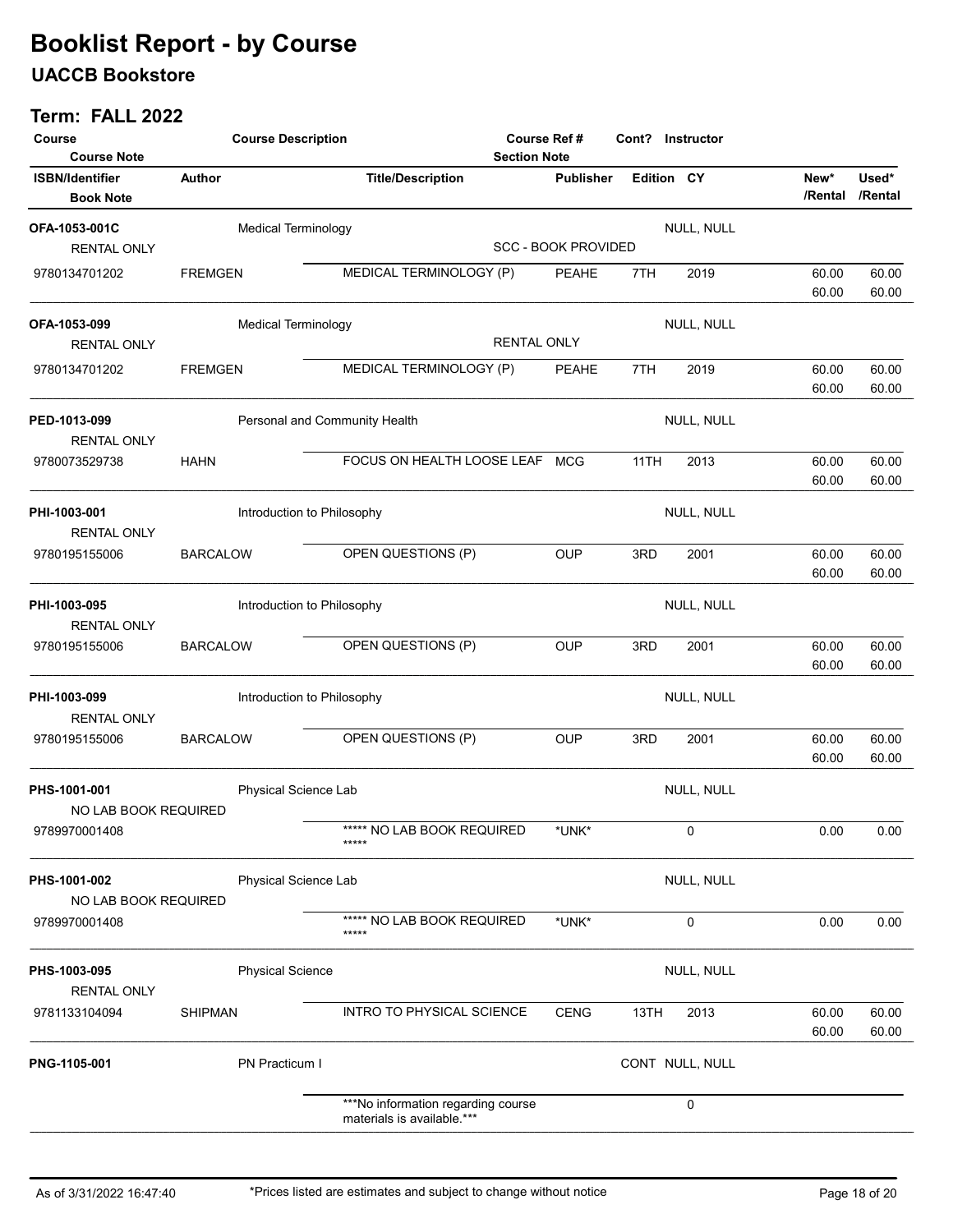### UACCB Bookstore

| Course<br><b>Course Note</b>               | <b>Course Description</b>       |                                                                  | Course Ref #<br>Cont? Instructor<br><b>Section Note</b> |            |            |                |                          |  |  |
|--------------------------------------------|---------------------------------|------------------------------------------------------------------|---------------------------------------------------------|------------|------------|----------------|--------------------------|--|--|
| <b>ISBN/Identifier</b><br><b>Book Note</b> | <b>Author</b>                   | <b>Title/Description</b>                                         | <b>Publisher</b>                                        | Edition CY |            | New*           | Used*<br>/Rental /Rental |  |  |
| PNG-1110-001                               | PN Theory I                     |                                                                  |                                                         |            | NULL, NULL |                |                          |  |  |
|                                            |                                 | ***No information regarding course<br>materials is available.*** |                                                         |            | $\Omega$   |                |                          |  |  |
| POS-2103-099<br><b>RENTAL ONLY</b>         | <b>United States Government</b> |                                                                  |                                                         |            | NULL, NULL |                |                          |  |  |
| 9780134018928                              | <b>DYE</b>                      | POLITICS IN AMERICA 2014 (REV) PEAHE<br>(P)                      |                                                         | 10TH       | $\Omega$   | 60.00<br>60.00 | 60.00<br>60.00           |  |  |
| PSY-1003-001                               | General Psychology              |                                                                  |                                                         |            | NULL, NULL |                |                          |  |  |
|                                            |                                 |                                                                  | RENTAL ONLY / 2 BOOK PACKAGE                            |            |            |                |                          |  |  |
| 9781250271488                              | <b>GILDINER</b>                 | GOOD MORNING, MONSTER                                            | <b>MPS</b>                                              |            | 0          | 30.00          | 30.00                    |  |  |
|                                            |                                 |                                                                  |                                                         |            |            | 30.00          | 30.00                    |  |  |
| 9780357375587                              | <b>NEVID</b>                    | <b>ESSENTIALS OF PSYCHOLOGY</b>                                  | <b>CENG</b>                                             | 6          | 2022       | 30.00          | 30.00                    |  |  |
|                                            |                                 |                                                                  |                                                         |            |            | 30.00          | 30.00                    |  |  |
| PSY-1003-095                               | General Psychology              |                                                                  |                                                         |            | NULL, NULL |                |                          |  |  |
|                                            |                                 |                                                                  | RENTAL ONLY / 2 BOOK PACKAGE                            |            |            |                |                          |  |  |
|                                            |                                 |                                                                  |                                                         |            |            |                |                          |  |  |
| 9781250271488                              | <b>GILDINER</b>                 | GOOD MORNING, MONSTER                                            | <b>MPS</b>                                              |            | 0          | 30.00          | 30.00                    |  |  |
|                                            | <b>NEVID</b>                    | <b>ESSENTIALS OF PSYCHOLOGY</b>                                  | <b>CENG</b>                                             | 6          | 2022       | 30.00<br>30.00 | 30.00                    |  |  |
| 9780357375587                              |                                 |                                                                  |                                                         |            |            | 30.00          | 30.00<br>30.00           |  |  |
|                                            |                                 |                                                                  |                                                         |            |            |                |                          |  |  |
| PSY-1003-099                               | General Psychology              |                                                                  |                                                         |            | NULL, NULL |                |                          |  |  |
|                                            |                                 | <b>RENTAL ONLY</b>                                               |                                                         |            |            |                |                          |  |  |
| 9781111835491                              | <b>NEVID</b>                    | PSYCHOLOGY: CONCEPTS &                                           | <b>CENG</b>                                             | 4TH        | 2013       | 60.00          | 60.00                    |  |  |
|                                            |                                 | <b>APPLICATIONS</b>                                              |                                                         |            |            | 60.00          | 60.00                    |  |  |
|                                            |                                 |                                                                  |                                                         |            |            |                |                          |  |  |
| PSY-2013-001                               | Dev Psychology                  | NULL, NULL<br>RENTAL ONLY / 2 BOOK PACKAGE                       |                                                         |            |            |                |                          |  |  |
|                                            |                                 |                                                                  |                                                         |            |            |                |                          |  |  |
| 9780357373651                              | SIGELMAN                        | <b>LIFE-SPAN HUMAN</b>                                           | <b>CENG</b>                                             | 10         | 2022       | 30.00          | 30.00                    |  |  |
|                                            |                                 | DEVELOPMENT                                                      |                                                         |            |            | 30.00          | 30.00                    |  |  |
| 9780143127741                              | VANDERKOLK                      | BODY KEEPS THE SCORE                                             | <b>PENGUIN</b>                                          |            | 2015       | 30.00          | 30.00                    |  |  |
|                                            |                                 |                                                                  |                                                         |            |            | 30.00          | 30.00                    |  |  |
| PSY-2013-099                               | Dev Psychology                  |                                                                  |                                                         |            | NULL, NULL |                |                          |  |  |
|                                            |                                 | RENTAL ONLY                                                      |                                                         |            |            |                |                          |  |  |
| 9780077861933                              | <b>SANTROCK</b>                 | <b>ESSEN OF LIFE-SPAN</b>                                        | <b>MCG</b>                                              | 4TH        | 2014       | 60.00          | 60.00                    |  |  |
|                                            |                                 | DEVELOPMENT (P)                                                  |                                                         |            |            | 60.00          | 60.00                    |  |  |
|                                            |                                 |                                                                  |                                                         |            |            |                |                          |  |  |
| PSY-2023-001                               | Abnormal Psychology             |                                                                  |                                                         |            | NULL, NULL |                |                          |  |  |
|                                            | RENTAL ONLY / 2 BOOK PACKAGE    |                                                                  |                                                         |            |            |                |                          |  |  |
| 9781305950443                              | <b>BARLOW</b>                   | ABNORMAL PSYCHOLOGY                                              | <b>CENG</b>                                             | 8          | 2018       | 30.00          | 30.00                    |  |  |
|                                            |                                 |                                                                  |                                                         |            |            | 30.00          | 30.00                    |  |  |
| 9781498202114                              | WEBB                            | TOWARD A THEOLOGY OF                                             | WIPF &                                                  |            | 2017       | 30.00          | 30.00                    |  |  |
|                                            |                                 | PSYCHOLOGICAL DISORDER                                           |                                                         |            |            | 30.00          | 30.00                    |  |  |